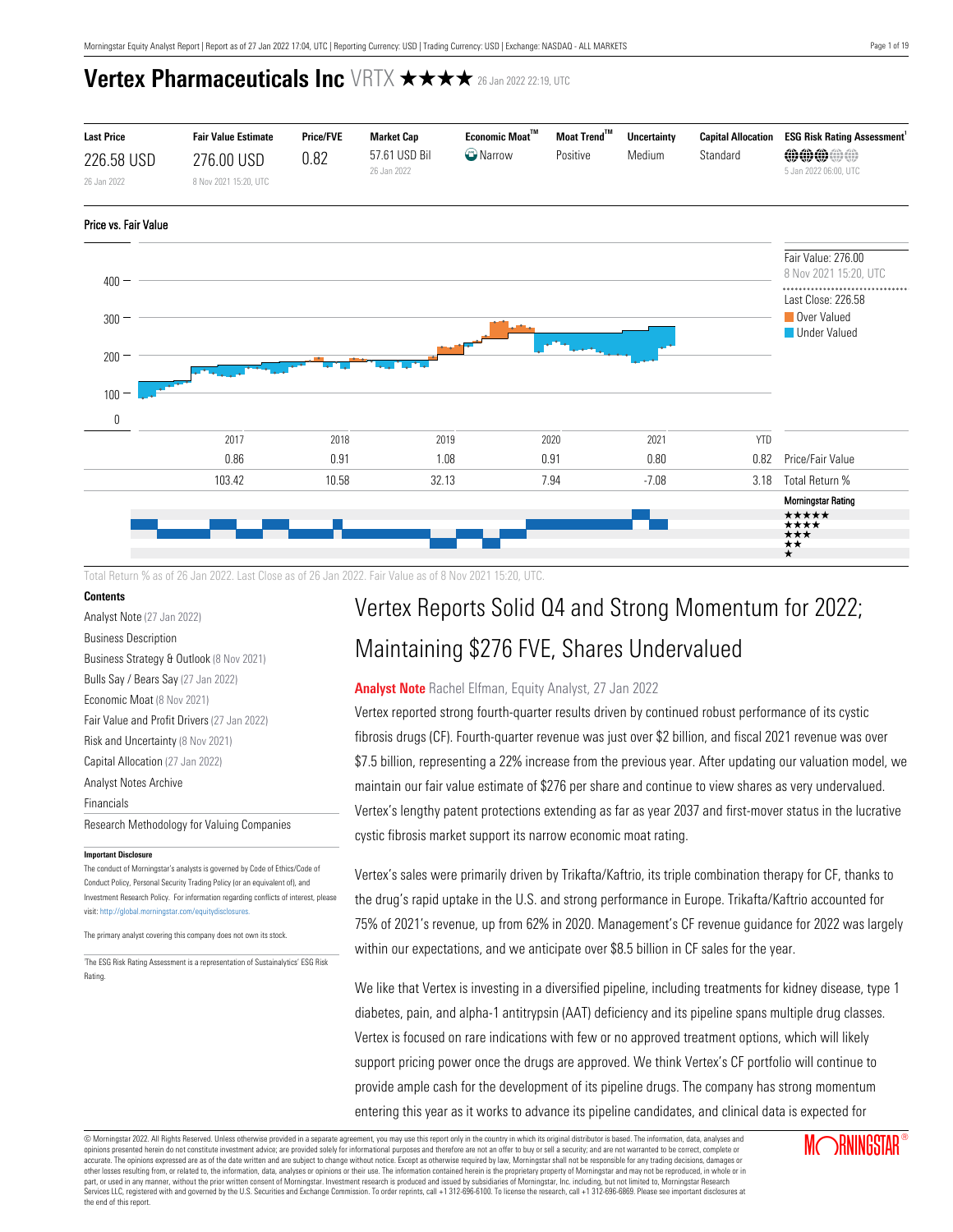| <b>Last Price</b> | <b>Fair Value Estimate</b> | <b>Price/FVE</b> | <b>Market Cap</b>            | $E$ conomic Moat $^{\text{TM}}$ | Moat Trend <sup>™</sup> | <b>Uncertainty</b> |          | <b>Capital Allocation ESG Risk Rating Assessment</b> |
|-------------------|----------------------------|------------------|------------------------------|---------------------------------|-------------------------|--------------------|----------|------------------------------------------------------|
| 226.58 USD        | 276.00 USD                 | 0.82             | 57.61 USD Bil<br>26 Jan 2022 | <b>O</b> Narrow                 | Positive                | Medium             | Standard | <b>@@@@@</b><br>5 Jan 2022 06:00, UTC                |
| 26 Jan 2022       | 8 Nov 2021 15:20, UTC      |                  |                              |                                 |                         |                    |          |                                                      |

| Sector            | <b>Industry</b> |
|-------------------|-----------------|
| <b>Healthcare</b> | Biotechnology   |

multiple trials in 2022.

<span id="page-1-0"></span>**Business Description**

Vertex Pharmaceuticals is a global biotechnology company that discovers and develops small-molecule drugs for the treatment of serious diseases. Its key drugs are Kalydeco, Orkambi, Symdeko, and Trikafta/Kaftrio for cystic fibrosis, where Vertex therapies remain the standard of care globally. In addition to its focus on cystic fibrosis, Vertex is diversifying its pipeline through gene-editing therapies such as CTX001 for betathalassemia and sickle-cell disease, small-molecule inhibitors targeting acute and chronic pain using nonopioid treatments, and small-molecule inhibitors of APOL1-mediated kidney diseases. Vertex is also investigating cell therapies to deliver a potential functional cure for type 1 diabetes.

We believe Vertex benefits from a positive moat trend based on its CF drug approvals, lack of near-term competition within the CF market, and its leading partnership with CRISPR Therapeutics using gene editing technology for two blood diseases--sickle cell disease and beta-thalassemia, which are both in phase 3 trials.

#### <span id="page-1-1"></span>**Business Strategy & Outlook** Rachel Elfman, Equity Analyst, 8 Nov 2021

Vertex was once known for discovering Incivek, a blockbuster hepatitis C drug now overshadowed by a robust cystic fibrosis franchise with megablockbuster potential. The company's approved cystic fibrosis drugs are Kalydeco, Orkambi, Symdeko, and Trikafta, which will make Vertex eligible to treat about 90% of the CF population, assuming international and pediatric approvals. We expect Vertex to maintain its dominant position in CF, given the strong efficacy of its therapies, lengthy patents, and lack of competition, while developing pipeline candidates in other rare indications to spur growth.

Cystic fibrosis is a rare indication characterized by a progressive and deadly decline in lung function, affecting approximately 83,000 people worldwide. Since its 2012 launch, Kalydeco has captured most of its target patient population (less than 10% of CF patients with specific genetic mutations) and has become the backbone of combination therapies, including Orkambi, Symdeko, and Trikafta. Orkambi's launch in 2015 expanded the eligible patient population by adding CF patients with homozygous F508del mutations, but its uptake was slower because of its safety profile. Symdeko's 2018 launch didn't come with any worries over safety and contributed over \$700 million in revenue in its first year, targeting the same population as Orkambi plus some additional patients. Trikafta, a triple-combination therapy, has had a strong launch since its U.S. approval in 2019, significantly expanding the company's addressable patient population to heterozygous patients.

Vertex's comprehensive approach has already shaped the treatment of CF and earned it a dominant position worldwide. The chronic nature of therapy and limited competition on the horizon heighten the CF market's attractiveness. Given these positive market dynamics, we think Vertex's CF program could grow to over \$11 billion within our forecast period.

Vertex's pipeline spans several rare diseases, including CTX001 for beta-thalassemia and sickle-cell disease, VX-147 for APOL1-mediated kidney disease, and small-molecule inhibitors for pain. We think the CF franchise will provide ample cash for the development of these candidates.

#### <span id="page-1-2"></span>**Bulls Say** Rachel Elfman, Equity Analyst, 27 Jan 2022

 $\blacktriangleright$  The firm's cystic fibrosis therapies are poised to dominate the lucrative market for the foreseeable future, based on the disease-modifying potential of the drugs, chronic use by patients, and limited competition.

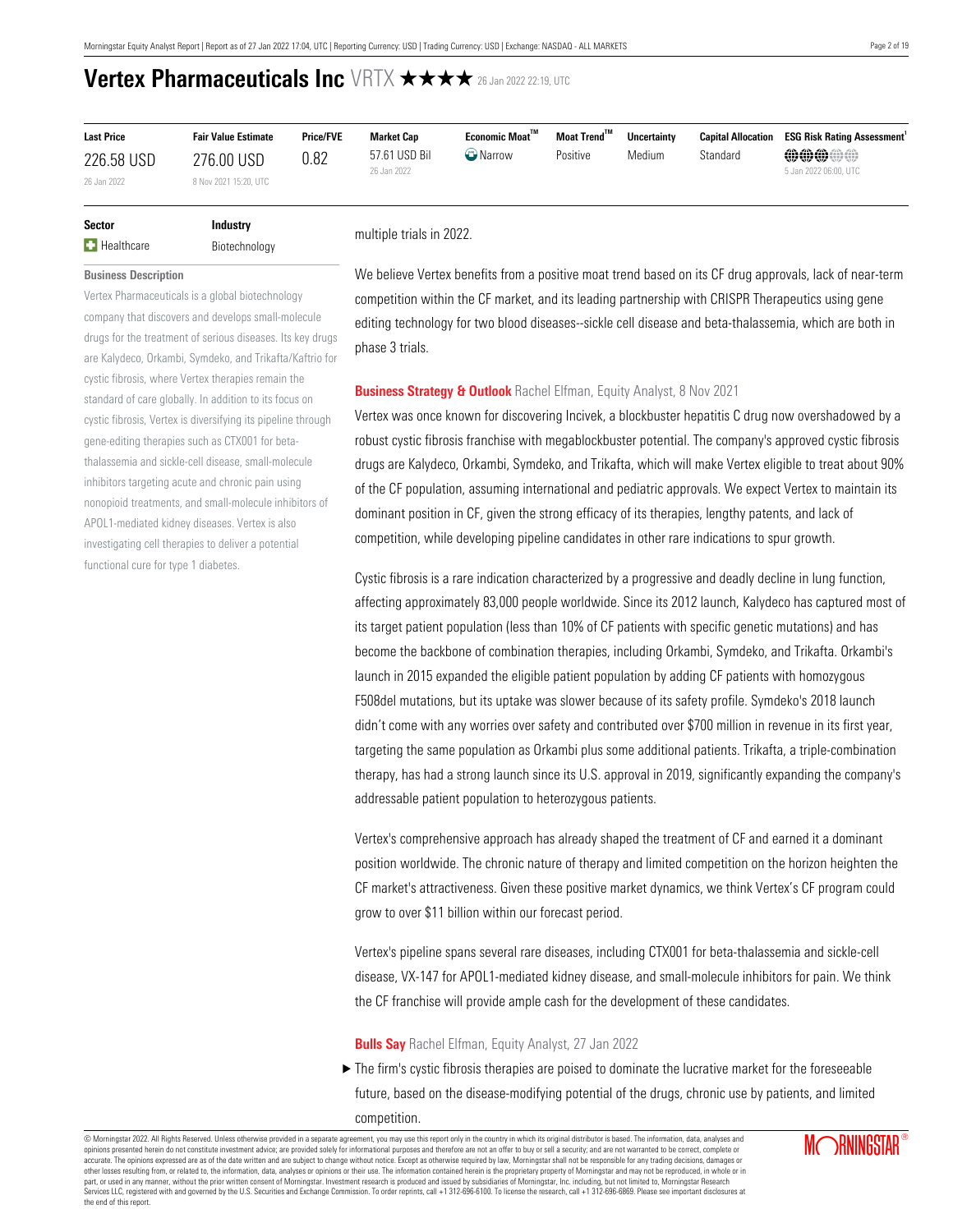| <b>Last Price</b>         | <b>Fair Value Estimate</b>             | <b>Price/FVE</b>                                              | <b>Market Cap</b>            | Economic Moat™                                                                      | Moat Trend™                   | <b>Uncertainty</b>                                                               | <b>Capital Allocation</b> | <b>ESG Risk Rating Assessment</b>                                               |  |
|---------------------------|----------------------------------------|---------------------------------------------------------------|------------------------------|-------------------------------------------------------------------------------------|-------------------------------|----------------------------------------------------------------------------------|---------------------------|---------------------------------------------------------------------------------|--|
| 226.58 USD                | 276.00 USD                             | 0.82                                                          | 57.61 USD Bil<br>26 Jan 2022 | <b>C</b> Narrow                                                                     | Positive                      | Medium                                                                           | Standard                  | <b>@@@@@</b>                                                                    |  |
| 26 Jan 2022               | 8 Nov 2021 15:20, UTC                  |                                                               |                              |                                                                                     |                               |                                                                                  |                           | 5 Jan 2022 06:00, UTC                                                           |  |
| <b>Competitors</b>        |                                        |                                                               |                              |                                                                                     |                               |                                                                                  |                           |                                                                                 |  |
|                           | <b>Vertex Pharmaceuticals Inc VRTX</b> |                                                               |                              | <b>Alnylam Pharmaceuticals Inc ALNY</b>                                             |                               | <b>Biomarin Pharmaceutical Inc BMBN</b>                                          |                           | Merck & Co Inc MRK                                                              |  |
|                           | 276.00<br>226.58                       | <b>Fair Value</b><br>Uncertainty: Medium<br><b>Last Close</b> |                              | <b>Fair Value</b><br>158.00<br>Uncertainty: High<br><br><b>Last Close</b><br>130.12 |                               | <b>Fair Value</b><br>105.00<br>Uncertainty: Medium<br><b>Last Close</b><br>83.70 |                           | <b>Fair Value</b><br>94.00<br>Uncertainty: Medium<br><b>Last Close</b><br>79.14 |  |
| Economic Moat             | W Narrow                               |                                                               | Narrow                       |                                                                                     | Narrow                        |                                                                                  | <b>D</b> Wide             |                                                                                 |  |
| Moat Trend                | Positive                               |                                                               | Positive                     |                                                                                     | Positive                      |                                                                                  | Stable                    |                                                                                 |  |
| Currency                  | <b>USD</b>                             |                                                               | <b>USD</b>                   |                                                                                     | <b>USD</b>                    |                                                                                  | <b>USD</b>                |                                                                                 |  |
| Fair Value                | 276.00 8 Nov 2021 15:20, UTC           |                                                               |                              | 158.00 13 Sep 2021 06:30, UTC                                                       | 105.00 19 Nov 2021 20:13, UTC |                                                                                  |                           | 94.00 3 Jun 2021 16:55, UTC                                                     |  |
| 1-Star Price              | 372.60                                 |                                                               | 244.90                       |                                                                                     | 141.75                        |                                                                                  | 126.90                    |                                                                                 |  |
| 5-Star Price              | 193.20                                 |                                                               | 94.80                        |                                                                                     | 73.50                         |                                                                                  | 65.80                     |                                                                                 |  |
| Assessment                | Under Valued 26 Jan 2022               |                                                               | Fairly Valued 26 Jan 2022    |                                                                                     | Under Valued 26 Jan 2022      |                                                                                  |                           | Under Valued 26 Jan 2022                                                        |  |
| Morningstar Rating        | <b>★★★★</b> 26 Jan 2022 22:19, UTC     |                                                               |                              | ★★★26 Jan 2022 22:19, UTC                                                           |                               | <b>★★★★</b> 26 Jan 2022 22:19, UTC                                               |                           | <b>★★★★</b> 26 Jan 2022 22:19, UTC                                              |  |
| Analyst                   | Rachel Elfman, Equity Analyst          |                                                               |                              | Rachel Elfman, Equity Analyst                                                       |                               | Karen Andersen, Sector Strategist                                                |                           | Damien Conover, Sector Director                                                 |  |
| <b>Capital Allocation</b> | Standard                               |                                                               | Standard                     |                                                                                     | Standard                      |                                                                                  | Standard                  |                                                                                 |  |
| Price/Fair Value          | 0.82                                   |                                                               | 0.82                         |                                                                                     | 0.80                          |                                                                                  | 0.84                      |                                                                                 |  |
| Price/Sales               | 8.30                                   |                                                               | 20.75                        |                                                                                     | 8.26                          |                                                                                  | 3.82                      |                                                                                 |  |
| Price/Book                | 6.04                                   |                                                               | 20.59                        |                                                                                     |                               |                                                                                  | 5.58                      |                                                                                 |  |
| Price/Earning             | 27.17                                  |                                                               |                              |                                                                                     |                               | 930.00                                                                           |                           |                                                                                 |  |
| Dividend Yield            | $\overline{\phantom{0}}$               |                                                               |                              |                                                                                     |                               |                                                                                  | 3.34%                     |                                                                                 |  |
| Market Cap                | 57.61 Bil                              |                                                               | 15.56 Bil                    |                                                                                     | 15.37 Bil                     |                                                                                  | 199.90 Bil                |                                                                                 |  |
| 52-Week Range             | $176.36 - 234.96$                      |                                                               | $125.08 - 212.00$            |                                                                                     | $71.59 - 92.17$               |                                                                                  | $68.38 - 91.40$           |                                                                                 |  |
| <b>Investment Style</b>   | Large Core                             |                                                               | Mid Growth                   |                                                                                     |                               | Mid Growth                                                                       |                           | Large Value                                                                     |  |

- u Vertex's leading drug candidates were mostly discovered in-house, lending credibility to its drugdiscovery technology and potential to generate additional pipeline candidates.
- $\blacktriangleright$  Vertex's combination therapies have lengthy patents, protecting the profitable cystic fibrosis portfolio from generics.

**Bears Say** Rachel Elfman, Equity Analyst, 27 Jan 2022

- u Vertex is highly dependent on the success of its cystic fibrosis franchise, and it could fail to diversify if its other pipeline candidates are not successful.
- Pricing pressure could erode returns, given the high price tag of Vertex's therapies.
- u Gene-editing programs could disrupt Vertex's hold in the cystic fibrosis market.

### <span id="page-2-0"></span>**Economic Moat** Rachel Elfman, Equity Analyst, 8 Nov 2021

Vertex's portfolio of patent-protected cystic fibrosis drugs forms the basis of our narrow economic moat rating. The company is well supported by lengthy patent protections extending as far as 2037 and first-

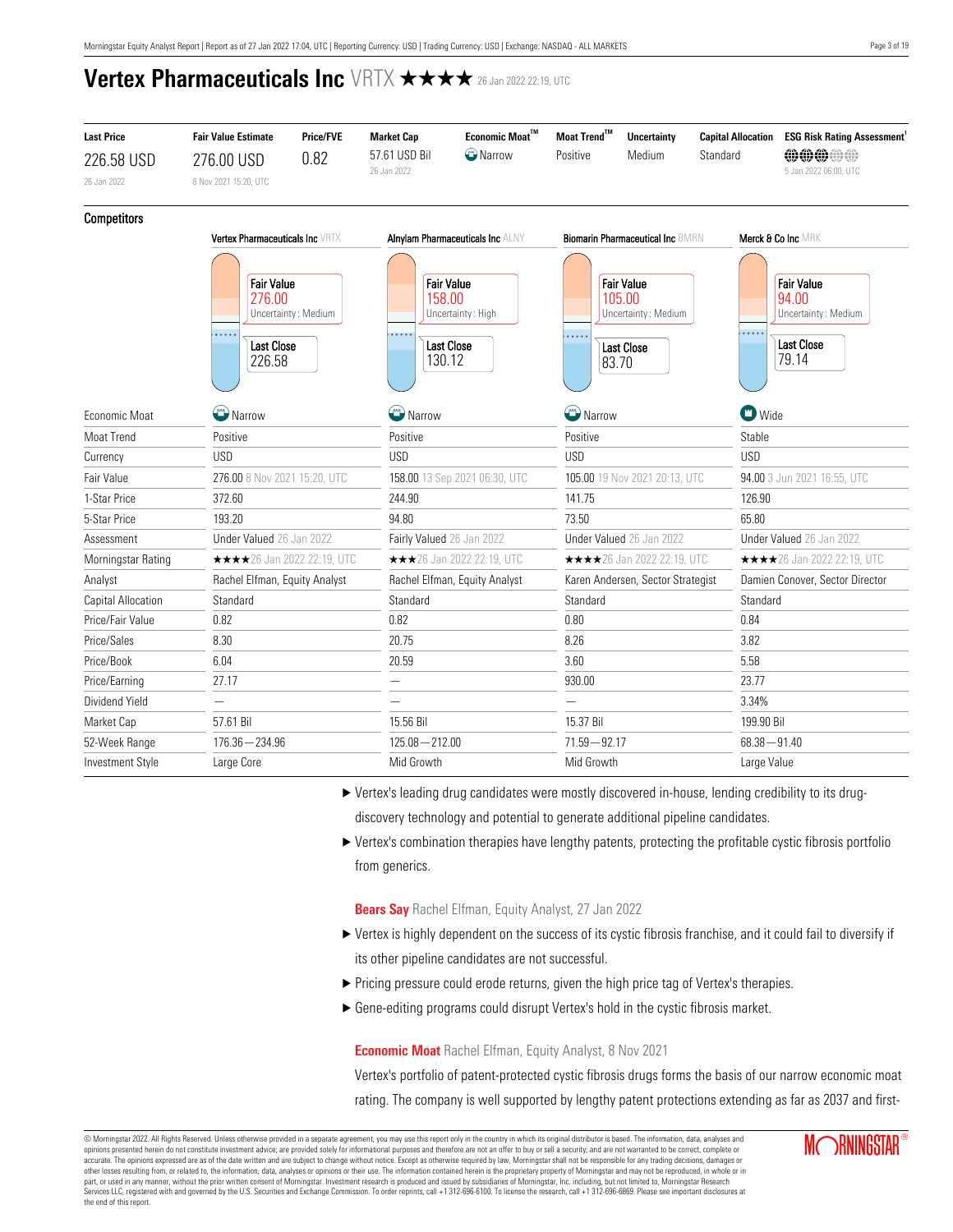| <b>Last Price</b> | <b>Fair Value Estimate</b> | <b>Price/FVE</b> | <b>Market Cap</b>            | Economic Moat™  | Moat Trend™ | <b>Uncertainty</b> | <b>Capital Allocation</b> | <b>ESG Risk Rating Assessment</b>     |
|-------------------|----------------------------|------------------|------------------------------|-----------------|-------------|--------------------|---------------------------|---------------------------------------|
| 226.58 USD        | 276.00 USD                 | 0.82             | 57.61 USD Bil<br>26 Jan 2022 | <b>C</b> Narrow | Positive    | Medium             | Standard                  | <b>@@@@#</b><br>5 Jan 2022 06:00, UTC |
| 26 Jan 2022       | 8 Nov 2021 15:20, UTC      |                  |                              |                 |             |                    |                           |                                       |

mover status in the lucrative cystic fibrosis market. Additionally, Vertex holds significant patient share as nearly 50% of patients worldwide are currently treated for cystic fibrosis using its medicines. More than 30,0000 additional patients worldwide who are currently untreated will be able to seek treatment using Vertex's recently approved triple combination regimen, Trikafta/Kaftrio. Vertex's marketed drugs Kalydeco, Orkambi, Symdeko, and Trikafta/Kaftrio are the only disease-modifying cystic fibrosis drugs on the market that restore cystic fibrosis transmembrane conductance regulator, or CFTR. They restore proper function to the CFTR protein or correct its production process so that a normal protein is made. Vertex's portfolio makes up the backbone of cystic fibrosis therapy and supports strong pricing power.

Cystic fibrosis is a genetic disorder affecting roughly 83,000 people worldwide that causes a progressive and deadly decline in the function of the lungs and digestive system. While the number of patients is small, the six-figure pricing for Vertex's disease-modifying drugs creates megablockbuster sales. Vertex's cystic fibrosis portfolio has experienced a pretty welcoming commercial and regulatory environment due to the rarity of cystic fibrosis and the lack of disease-modifying treatments. The market's attractiveness is heightened by the chronic nature of therapy and limited competition due to the complexity of developing efficient drugs to treat the disease.

Intangible assets are the key moat source for Vertex, as the company benefits from lengthy patent protections for each of its four cystic fibrosis therapies currently on the market. Vertex has been able to build upon its intellectual property, developing better drug combinations that increasingly capture a greater number of patients with various cystic fibrosis mutations. Kalydeco, approved in 2012 for patients with one copy of the G551D mutation, quickly picked up label expansions in additional mutations and age groups, which expanded the eligible patient population from about 1,000 patients in the U.S. when first approved to over 4,000 by 2015. Orkambi was approved in 2015 for patients with two copies of the common F508del mutation. Orkambi expanded the eligible patient population significantly, to over 30,000 globally by the end of 2016. Symdeko, approved in 2018, didn't significantly expand the addressable population as it targets the same patient population as Orkambi, but it helped capture some additional patients due to its better efficacy.

Trikafta was approved in the United States in 2019, and it was approved in the European Union in 2020 under the name Kaftrio. Trikafta/Kaftrio is a triple combination regimen that further expands the eligible patient population by an additional 30,000 patients worldwide. Just since the beginning of 2021, Trikafta/Kaftrio has been approved and reimbursed/accessible in 12 countries outside the U.S., including Denmark, Germany, Ireland, Israel, Switzerland, the United Kingdom, and Australia. Vertex is awaiting the potential approval of Trikafta in many other countries and in pediatric patients not yet approved for the drug, but we think the eligible patient population for Vertex's four therapies will reach about 75,000 people, or roughly 90% of all cystic fibrosis patients. Only 10% of cystic fibrosis patients have a genetic mutation that is not currently able to be treated with any of Vertex's four drugs on the

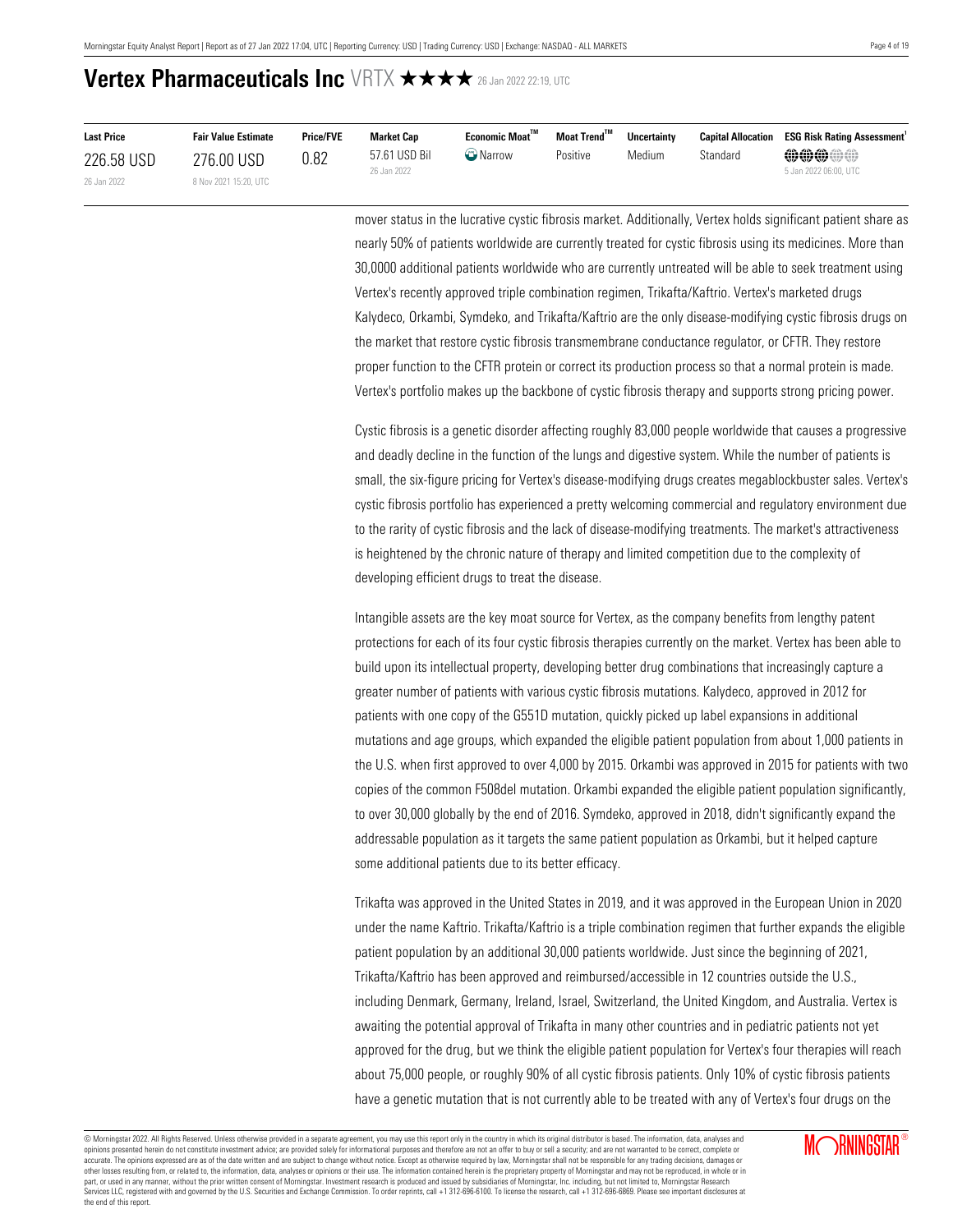| <b>Last Price</b> | <b>Fair Value Estimate</b> | <b>Price/FVE</b> | Market Cap                   | Economic Moat <sup>™</sup> | Moat Trend <sup>™</sup> | <b>Uncertainty</b> |          | <b>Capital Allocation ESG Risk Rating Assessment</b> |
|-------------------|----------------------------|------------------|------------------------------|----------------------------|-------------------------|--------------------|----------|------------------------------------------------------|
| 226.58 USD        | 276.00 USD                 | 0.82             | 57.61 USD Bil<br>26 Jan 2022 | <b>O</b> Narrow            | Positive                | Medium             | Standard | <b>@@@@#</b><br>5 Jan 2022 06:00, UTC                |
| 26 Jan 2022       | 8 Nov 2021 15:20, UTC      |                  |                              |                            |                         |                    |          |                                                      |

market.

Vertex's strategy has been to use its intangible assets and expertise to build upon its first cystic fibrosis drug, Kalydeco. Symdeko and Orkambi are doublet combinations that add a CFTR corrector to Kalydeco, a CFTR potentiator. Vertex's most recent drugs to receive approval, Trikafta/Kaftrio, which are triple combination regimens, build on molecules in Symdeko and Kalydeco while layering in a new CFTR corrector, elexacaftor. The complexity and unique mechanism of these drugs results in a new, efficacious therapy that serves as a competitive advantage for Vertex. Many competitors study their own drug pipeline candidates in combination with one or more of Vertex's molecules, illustrating Vertex's position as the backbone of treatment options.

Vertex commands strong pricing power because cystic fibrosis is a rare, chronic condition and there are no alternative disease-modifying treatment options currently on the market. Many patients start treatment for cystic fibrosis in early childhood and continue throughout their lifetime. Trikafta's U.S. list price at launch reached \$311,000, exhibiting the company's strong pricing power. We estimate that Kalydeco, Orkambi, and Symdeko all command pricing upward of \$230,000-\$250,0000 a year for their therapies. With strong efficacy and pricing power, Vertex's cystic fibrosis portfolio has the potential to contribute over \$11 billion in 2030 sales compared with just over \$6 billion in 2020.

We believe Vertex does not face significant competition in the cystic fibrosis market. Galapagos (in partnership with AbbVie) was previously its closest competitor, but in 2018 it reported lackluster phase 2 results for its lead candidates, illustrating the high bar of efficacy from Vertex's portfolio. AbbVie initially stepped away from further trials, but then it entered into an agreement to license a cystic fibrosis asset from the Cystic Fibrosis Foundation in October 2019. AbbVie is in the process of two phase 2 studies conducted with the Therapeutics Development Network. We don't see this as a viable threat to Vertex since phase 2 trials are still very early in the drug-development process and it would be years away from potentially reaching the market.

We don't think Vertex's pipeline outside of cystic fibrosis contributes to its narrow moat, as many of its assets are in the early stages of development. However, with Vertex's substantial cash flow, we think the company is well positioned to continue the research and development of drugs for several rare diseases over the next decade. Further, the pipeline's focus on rare indications with few or no approved treatment options will likely support pricing power. Therefore, we believe it is more likely than not that Vertex will be able to earn excess returns over the next 10 years and warrants a narrow economic moat rating.

### <span id="page-4-0"></span>**Fair Value and Profit Drivers** Rachel Elfman, Equity Analyst, 27 Jan 2022

We maintain our fair value estimate to \$276 per share and continue to view shares as undervalued. Our

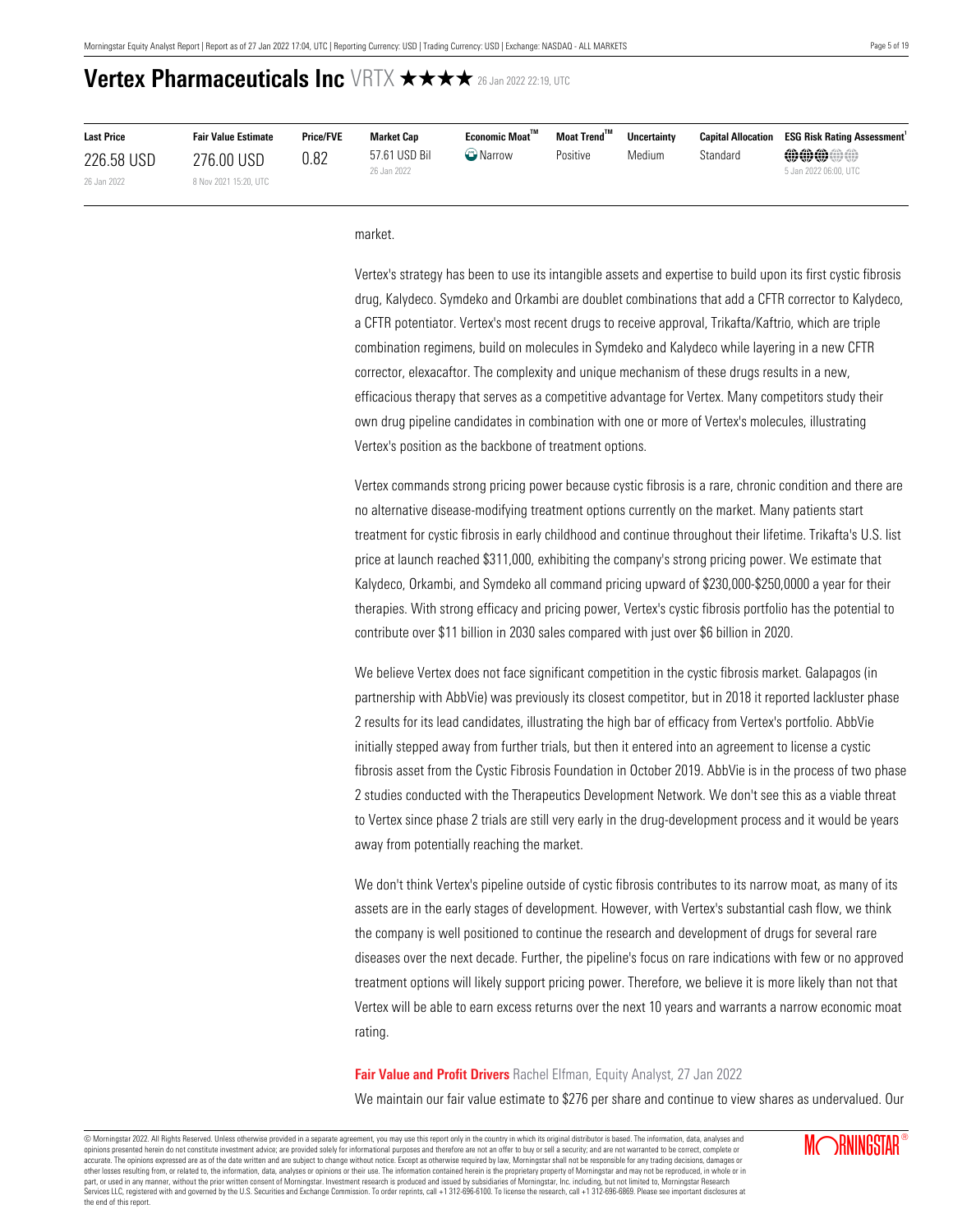| <b>Last Price</b> | <b>Fair Value Estimate</b> | <b>Price/FVE</b> | Market Cap                   | Economic Moat <sup>™</sup> | Moat Trend™ | <b>Uncertainty</b> |          | <b>Capital Allocation ESG Risk Rating Assessment</b> |
|-------------------|----------------------------|------------------|------------------------------|----------------------------|-------------|--------------------|----------|------------------------------------------------------|
| 226.58 USD        | 276.00 USD                 | 0.82             | 57.61 USD Bil<br>26 Jan 2022 | <b>O</b> Narrow            | Positive    | Medium             | Standard | <b>@@@@#</b><br>5 Jan 2022 06:00, UTC                |
| 26 Jan 2022       | 8 Nov 2021 15:20, UTC      |                  |                              |                            |             |                    |          |                                                      |

valuation remains heavily dependent on the cystic fibrosis portfolio, including its latest drug, Trikafta/ Kaftrio. This new triple-combination drug is poised to continue generating strong sales throughout our explicit forecast period.

We model nearly \$8.5 billion in cystic fibrosis sales in 2022, driven by Trikafta/Kaftrio, which treats both F508del homozygous and heterozygous patients. Vertex's complete portfolio of cystic fibrosis therapies allows it to reach 90% of cystic fibrosis patients globally, assuming international and pediatric approvals.

While we give the company's pipeline candidates fairly low probabilities of approval due to their early stages in development, Vertex is targeting several blockbuster opportunities, which amount to over \$1 billion in 2027 pipeline sales. Key opportunities include CTX001 (gene editing) for beta-thalassemia and sickle-cell disease as well as next-generation CFTR correctors for cystic fibrosis. Vertex is leading the global development and commercialization efforts of CTX001 in a 60/40 agreement with CRISPR Therapeutics. We believe the potential commercial success of this therapy will be a key indicator of the company's ability to diversify, as management targets regulatory submissions in late 2022.

We also expect the company to continue funding research in cystic fibrosis to develop next-generation therapies for CF, including small-molecule correctors and gene-editing technology. We've assign as 25% base-case probability of approval for Vertex's next-generation cystic fibrosis therapy, VX-121/tezacaftor/ VX-561. Phase 3 clinical trials are now underway to evaluate this new once-daily triple-combination regimen that has the potential for superior performance to existing drugs, including Trikafta/Kaftrio, which is taken twice daily.

We assume that selling, general, and administrative expenses as a percentage of sales is in the low double digits to high single digits throughout our forecast period. Robust product sales should expand the 2030 operating margin to about 59%.

#### <span id="page-5-0"></span>**Risk and Uncertainty** Rachel Elfman, Equity Analyst, 8 Nov 2021

We believe Vertex merits a medium uncertainty rating, as its concentration in cystic fibrosis is offset by its dominant position and lack of competition. The company's valuation is driven by its CF franchise, and growth will largely depend on Trikafta's continued commercial success. We think the lack of close competition and strong cash generation in the medium term provide a solid cushion from the risk of reliance on cystic fibrosis.

Historically, Vertex experienced reimbursement challenges in Europe, including in the U.K. and France. However, these conflicts have been mitigated as Vertex received reimbursement for Orkambi and Symkevi in 2019 (four years after Orkambi was first approved in Europe). The 2019 agreements include arrangements that provide a pathway for rapid reimbursement of future CF drugs. For example, Vertex's

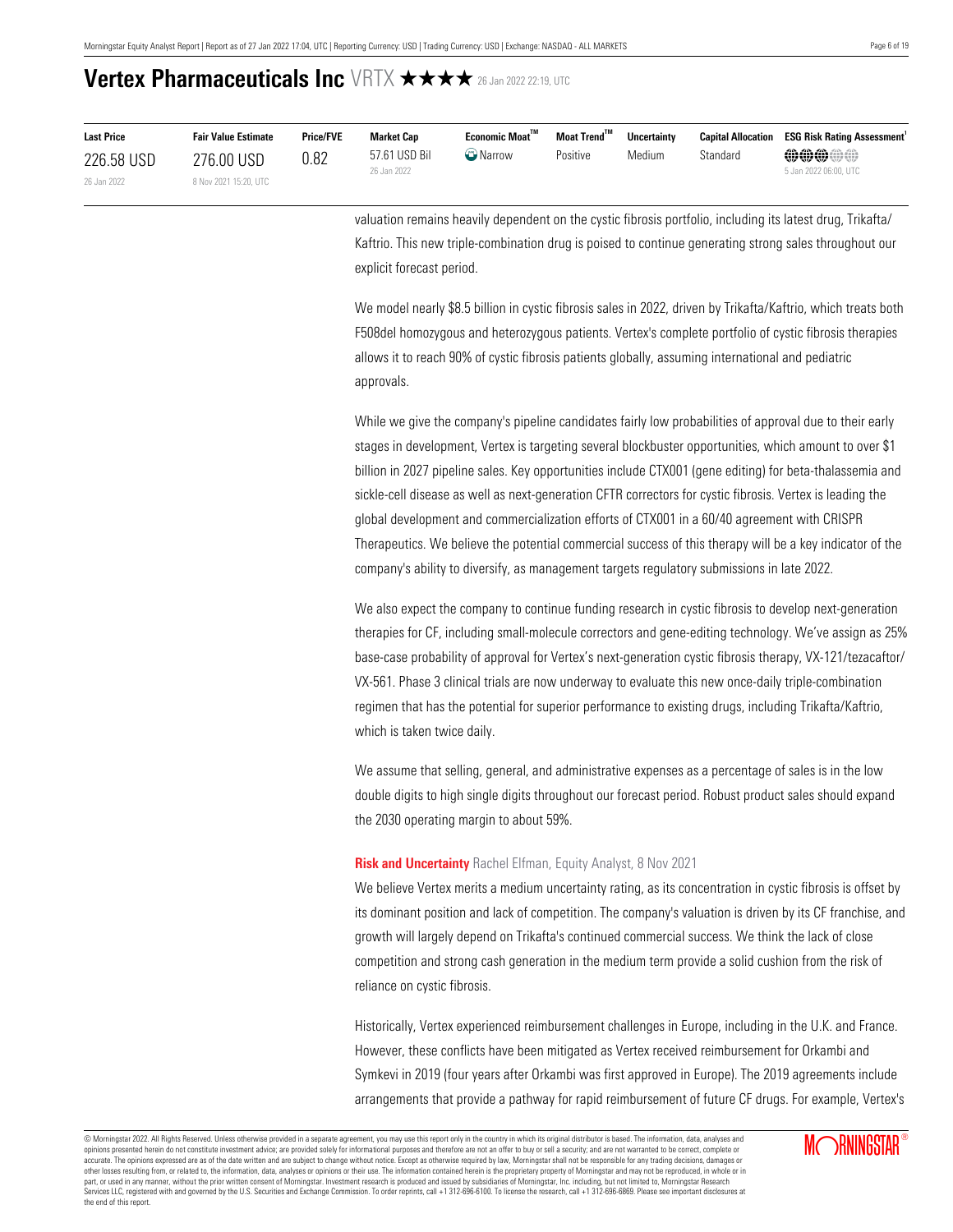| <b>Last Price</b> | <b>Fair Value Estimate</b> | <b>Price/FVE</b> | Market Cap                   | Economic Moat <sup>™</sup> | Moat Trend <sup>™</sup> | <b>Uncertainty</b> |          | <b>Capital Allocation ESG Risk Rating Assessment</b> |
|-------------------|----------------------------|------------------|------------------------------|----------------------------|-------------------------|--------------------|----------|------------------------------------------------------|
| 226.58 USD        | 276.00 USD                 | 0.82             | 57.61 USD Bil<br>26 Jan 2022 | <b>Narrow</b>              | Positive                | Medium             | Standard | <b>@@@@@</b><br>5 Jan 2022 06:00, UTC                |
| 26 Jan 2022       | 8 Nov 2021 15:20, UTC      |                  |                              |                            |                         |                    |          |                                                      |

reimbursement agreements in England, Ireland, and Denmark have expanded to include Kaftrio, which received EU approval in August 2020.

We assume solid pricing power throughout our forecast for Vertex's efficacious therapies, but there is a risk that pricing pressure from payers or regulators depress returns. While orphan drugs make headlines because of their high per-person cost, the overall burden on the healthcare system is minimal due to the small patient populations, especially compared with overall healthcare costs.

Competition in CF is still fairly sparse, but the lucrative market opportunity could attract rivals. Vertex's therapies are disease-modifying, but they do not correct the underlying genetic mutation, which leaves room for improvement. While Vertex has a next-generation pipeline in CF correctors and gene editing, competition in gene editing could disrupt the company's successful franchise.

Product governance is the main ESG risk, as failure to adhere to extensive regulations and quality management standards can lead to expensive recalls, increased regulatory scrutiny, compliance costs, and lawsuits from affected customers.

#### <span id="page-6-0"></span>**Capital Allocation** Rachel Elfman, Equity Analyst, 27 Jan 2022

We assign Vertex a Standard capital allocation rating. Our analysis evaluates what we determine to be the three key facets of management decision-making from the perspective of shareholders: balance sheet strength, investment efficacy, and distributions. Our Standard rating results from a sound balance sheet, fair investment strategy, and an assessment of shareholder distributions as appropriate.

Vertex's balance sheet is sound, with revenue cyclicality and operating leverage each possessing a medium rating. The company is in strong financial health, thanks to its robust cash flow generation and low debt. As of year-end 2021, Vertex held about \$7.5 billion in cash and investments.

We view Vertex's investment decisions as fair, with economic profit increasing throughout our explicit forecast period. In 2019, management wisely allocated capital toward diversifying the pipeline, which included two acquisitions of private biotechnology companies, each presenting a unique market opportunity. Vertex bought Exonics Therapeutics (gene editing in Duchenne muscular dystrophy) for \$266 million up front (plus milestones) and Semma Therapeutics (human-derived stem cell islets to cure type 1 diabetes) for \$937 million. While these assets remain in early stages of development, we like management's focus on diversifying Vertex's pipeline to ensure future growth, well before any patent expirations or serious competition related to its CF drugs. The company is also investing in gene-editing technology in order to create even more innovative and effective cystic fibrosis drugs. We expect Vertex will continue investing in a more diversified rare-disease portfolio as it looks beyond the cystic fibrosis market.

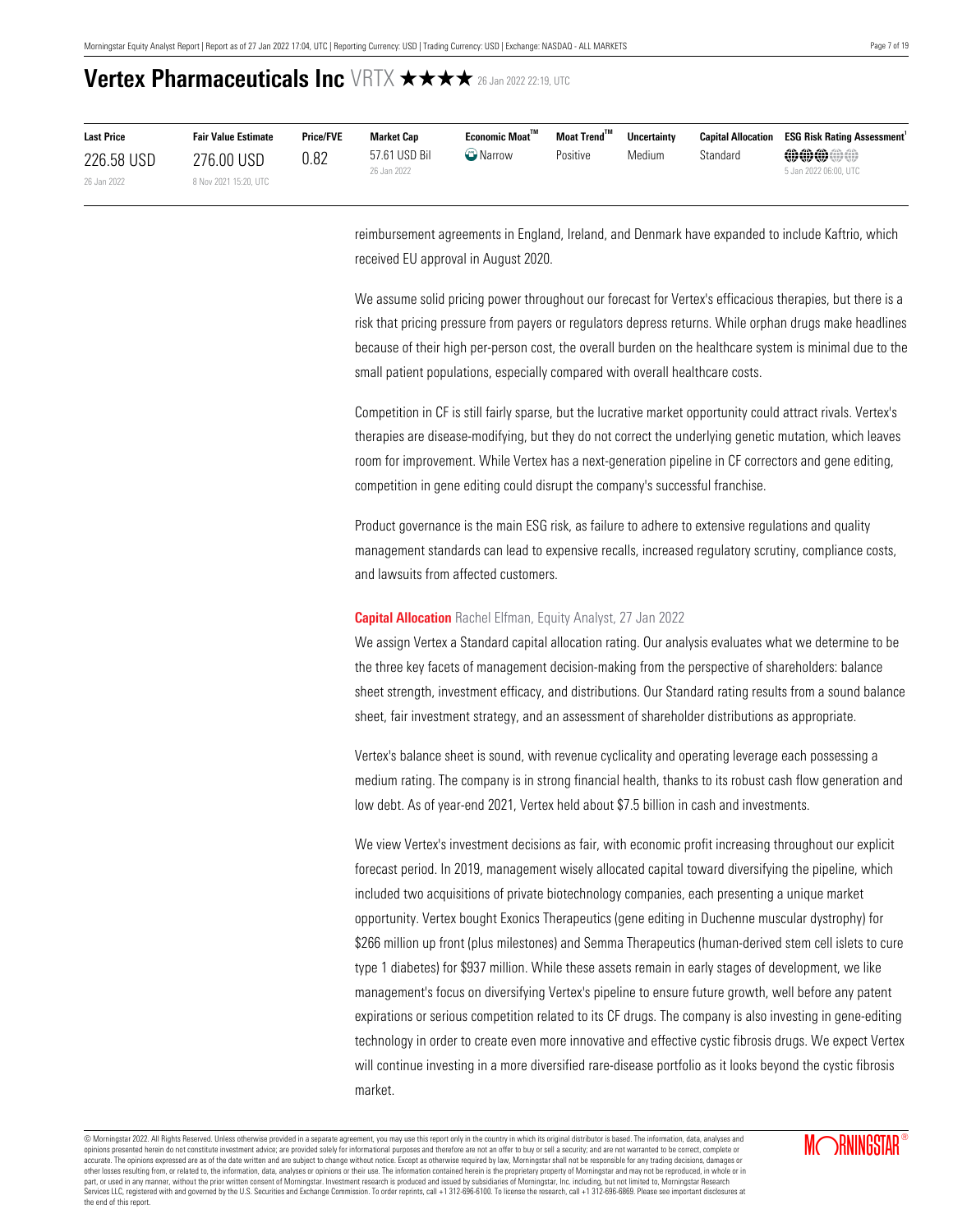| <b>Last Price</b> | <b>Fair Value Estimate</b> | <b>Price/FVE</b> | <b>Market Cap</b>            | Economic Moat™    | Moat Trend™ | <b>Uncertainty</b> | <b>Capital Allocation</b> | <b>ESG Risk Rating Assessment</b>     |
|-------------------|----------------------------|------------------|------------------------------|-------------------|-------------|--------------------|---------------------------|---------------------------------------|
| 226.58 USD        | 276.00 USD                 | 0.82             | 57.61 USD Bil<br>26 Jan 2022 | $\bigcirc$ Narrow | Positive    | Medium             | Standard                  | <b>@@@@@</b><br>5 Jan 2022 06:00, UTC |
| 26 Jan 2022       | 8 Nov 2021 15:20, UTC      |                  |                              |                   |             |                    |                           |                                       |

Finally, we assess overall shareholder distributions as appropriate. Even though the company does not currently pay a dividend, we view this as appropriate since Vertex is growing quickly and reinvesting in R&D helps build its value and support its narrow moat.

Dr. Jeffrey Leiden became CEO and chairman in 2012. His experience includes a role as managing director at Clarus Ventures, which specializes in life sciences capital, as well as president and chief operating officer at Abbott. His experience in Big Pharma shone through as he brought Vertex from the cash-burning stage of an emerging biotech to a large, leading biotech firm with an expansive franchise in cystic fibrosis therapies. He has since stepped down from the CEO role and serves as executive chair of the board.

Former chief medical officer Dr. Reshma Kewalramani took on the CEO role in April 2020. Before joining Vertex in 2017, Kewalramani spent over a decade at Amgen. We believe she is well suited to lead Vertex as it expands outside cystic fibrosis.

The rest of the management team is composed of other Big Pharma veterans, with adequate levels of experience, in our view. Previous CFO Ian Smith was abruptly terminated in early 2019 because of personal behavior. While no details were disclosed, we have no reason to believe that this significantly weighs on the company's stewardship.

Historical controversies related to compensation and other practices don't affect our stewardship rating for the current team. We think management compensation has been historically high, although recent measures spurred by a shareholder vote have curtailed the amounts going forward. In 2014, Leiden's total compensation was \$36.6 million, and several senior managers had compensation packages above \$10 million. In 2015, Leiden's total compensation dropped to \$28 million in response to shareholder disapproval, and in 2020, it dropped to about \$16.5 million. The company has also been probed by the Securities and Exchange Commission for a series of large insider stock sales on positive clinical news in past years.

#### <span id="page-7-0"></span>**Analyst Notes Archive**

### **Raising Vertex's FVE to \$276 on Strong Outlook Thanks to CF Franchise; Shares Remain**

**Undervalued** Rachel Elfman, Equity Analyst, 8 Nov 2021

Vertex reported healthy third-quarter results driven by continued robust performance of its cystic fibrosis drugs. We've raised our fair value estimate to \$276 per share from \$266 to reflect an improved 2021 outlook based on stronger-than-expected Trikafta/Kaftrio sales. We continue to view shares as undervalued, trading in 4-star territory. We maintain our narrow economic moat rating thanks to lengthy patent protections extending as far as 2037 and first-mover status in the lucrative cystic fibrosis market.

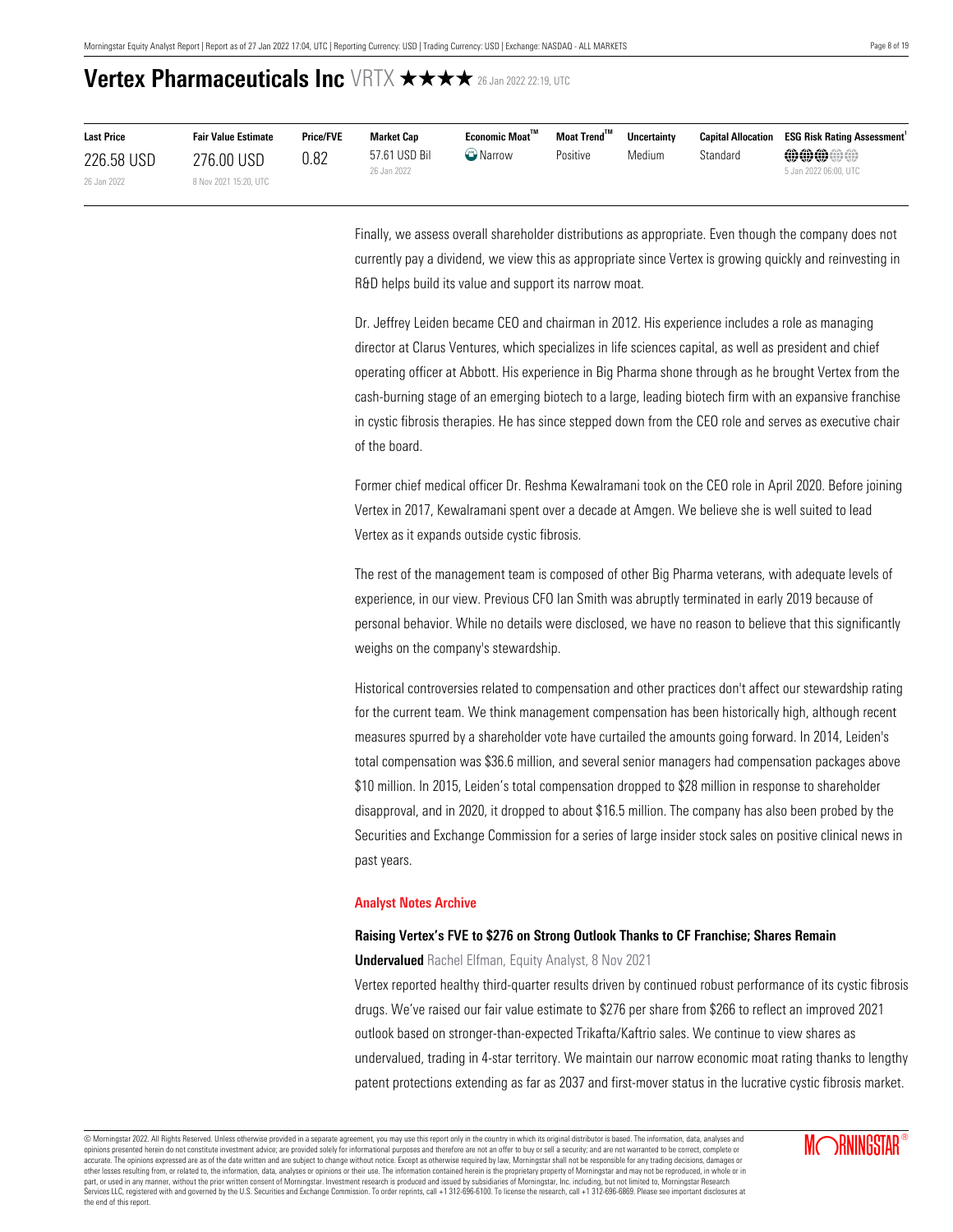| <b>Last Price</b> | <b>Fair Value Estimate</b> | <b>Price/FVE</b> | Market Cap                   | Economic Moat <sup>™</sup> | Moat Trend™ | <b>Uncertainty</b> |          | <b>Capital Allocation ESG Risk Rating Assessment</b> |
|-------------------|----------------------------|------------------|------------------------------|----------------------------|-------------|--------------------|----------|------------------------------------------------------|
| 226.58 USD        | 276.00 USD                 | 0.82             | 57.61 USD Bil<br>26 Jan 2022 | <b>W</b> Narrow            | Positive    | Medium             | Standard | <b>@@@@@</b><br>5 Jan 2022 06:00, UTC                |
| 26 Jan 2022       | 8 Nov 2021 15:20, UTC      |                  |                              |                            |             |                    |          |                                                      |

Third-quarter revenue was just under \$2 billion, representing a 29% increase from the previous year, primarily driven by Trikafta/Kaftrio, Vertex's triple-combination therapy for cystic fibrosis, and the drug's rapid uptake in the U.S. and strong launch in Europe. Trikafta/Kaftrio accounted for 78% of the third quarter's total revenue, up from 70% in the prior quarter.

Trikafta/Kaftrio is now approved and reimbursed or accessible in more than 20 countries outside the U.S., up from 15 in the second quarter of 2021. Vertex will reach more patients in 2021 than previously forecast because of its additional approvals, and management has raised its 2021 revenue guidance to \$7.4 billion-\$7.5 billion, up from \$7.2 billion-\$7.4 billion. We've increased our revenue forecast to \$7.5 billion from \$7.3 billion after raising our Trikafta/Kaftrio forecast.

We've also increased our base-case probability of approval to 25% from 10% for Vertex's nextgeneration cystic fibrosis therapy, VX-121/tezacaftor/VX-561. Phase 3 clinical trials are underway to evaluate this new once-daily triple combination regimen that has the potential for superior performance to existing drugs, including Trikafta/Kaftrio, which is taken twice daily.

### **Vertex Reports Strong Q2 Results; Raising FVE to \$266 on Improved Outlook, Shares Remain Undervalued** Rachel Elfman, Equity Analyst, 2 Aug 2021

Vertex reported solid second-quarter results that outperformed FactSet consensus estimates, driven by continued strong performance of its cystic fibrosis franchise. We've raised our fair value estimate to \$266 per share from \$259 to reflect an improved 2021 outlook based on stronger than expected cystic fibrosis sales. We maintain our narrow moat rating and continue to view shares as undervalued. Vertex is well-supported by lengthy patent protections extending as far as year 2037 and first-mover status in the lucrative cystic fibrosis market, which underpins the basis of our narrow moat rating.

Second-quarter revenue was over \$1.79 billion, representing an 18% increase from the previous year, largely driven by Trikafta/Kaftrio, the triple combination therapy for cystic fibrosis, and strong uptake of Kaftrio in Europe. In June, the FDA approved expanded use of Trikafta to include children with cystic fibrosis ages 6 through 11 years old. Health Canada also granted marketing authorization for Trikafta for people with cystic fibrosis ages 12 years and older who have at least one F508del mutation.

Trikafta/Kaftrio is now approved and reimbursed or accessible in more than 15 countries outside the U.S. With these additional approvals, Vertex is poised to reach more patients in 2021 than previously forecasted and management has raised its 2021 revenue guidance by over 7% to \$7.2-\$7.4 billion from \$6.7-\$6.9 billion.

We continue to believe Vertex benefits from a positive moat trend based on its CF drug approvals, lack of near-term competition within the CF market, and its leading partnership with CRISPR Therapeutics using gene editing technology for two blood diseases. Vertex continues to expand the eligible age

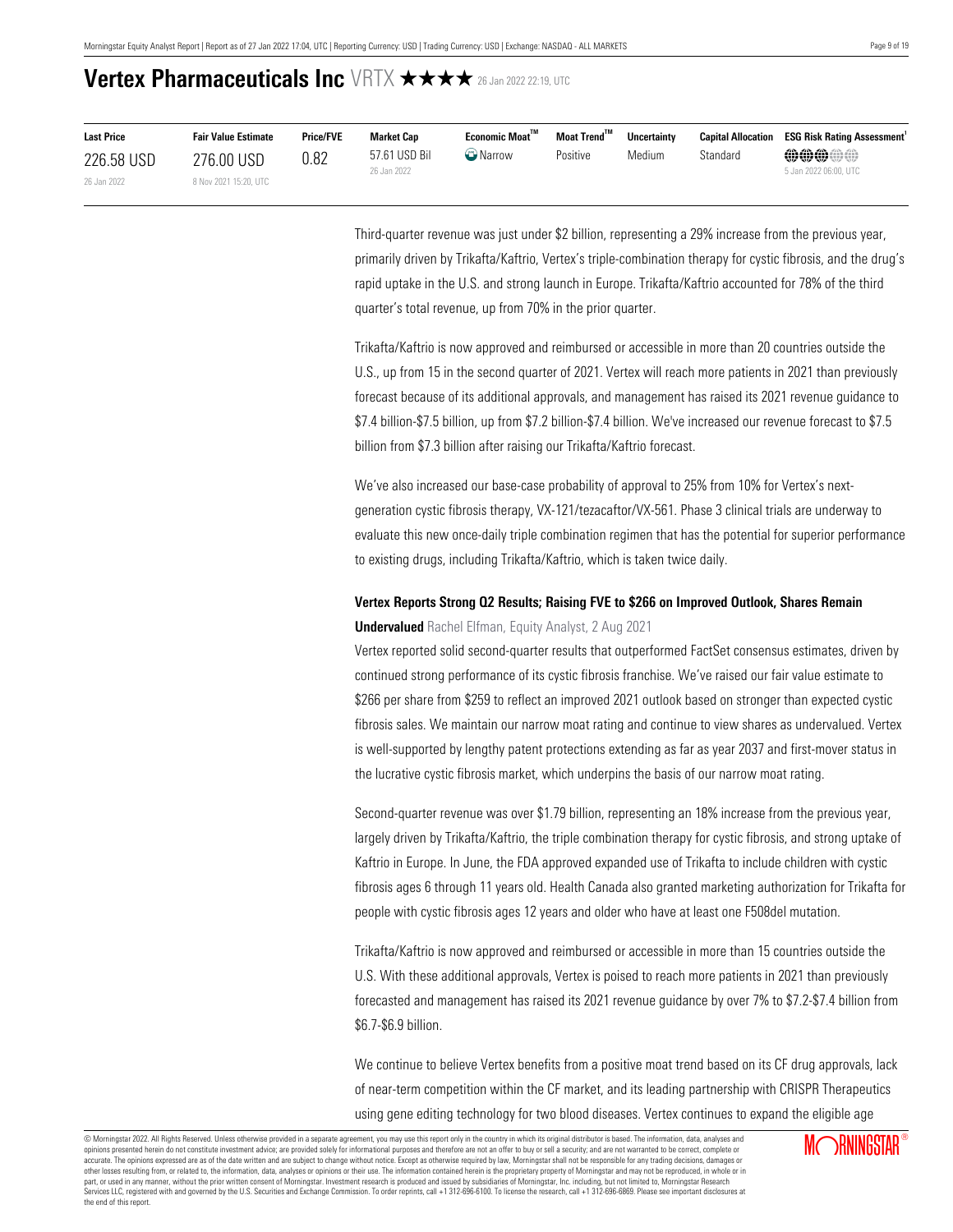| <b>Last Price</b> | <b>Fair Value Estimate</b> | <b>Price/FVE</b> | <b>Market Cap</b>            | Economic Moat <sup>™</sup> | Moat Trend™ | <b>Uncertainty</b> | <b>Capital Allocation</b> | <b>ESG Risk Rating Assessment</b>     |
|-------------------|----------------------------|------------------|------------------------------|----------------------------|-------------|--------------------|---------------------------|---------------------------------------|
| 226.58 USD        | 276.00 USD                 | 0.82             | 57.61 USD Bil<br>26 Jan 2022 | <b>W</b> Narrow            | Positive    | Medium             | Standard                  | <b>@@@@#</b><br>5 Jan 2022 06:00, UTC |
| 26 Jan 2022       | 8 Nov 2021 15:20, UTC      |                  |                              |                            |             |                    |                           |                                       |

groups for its CF drugs and receive wider geographic approvals, which will likely support its continued dominant position within this space.

### **Vertex Tumbles After Shelving VX-864; Minimal Impact on Our \$259 FVE, Shares Undervalued**

Rachel Elfman, Equity Analyst, 11 Jun 2021

Vertex announced it is shelving VX-864, an experimental drug for Alpha-1 Antitrypsin Deficiency, after disclosing that the magnitude of treatment effect observed in its phase 2 study is unlikely to translate into substantial clinical benefit. However, this development has minimal impact on our fair value estimate because we had accounted for only 10% probability of the drug being approved in our valuation model. We maintain our \$259 fair value estimate and narrow moat. Shares dropped over 10% as investors reacted negatively to the announcement. However, the decline in Vertex's share price presents an opportunity for long-term investors as we view shares as undervalued, currently trading in 4-star territory.

The failure of VX-864 is the second setback in Vertex's effort to develop a treatment for AATD. The company's first attempt with VX-814 was stopped due to liver toxicity in October 2020. The results from VX-864 provide proof-of-mechanism as the drug was safe and increased the target protein more than the placebo, but it's not enough to substantially benefit patients. Vertex anticipates the data collected from VX-864 will enable optimization of its small molecule correctors for AATD, with potential for better clinical efficacy from new programs in 2022.

Vertex also provided an update on its drug with CRISPR Therapeutics, CTX001, for sickle cell disease and beta thalassemia. New data from 22 patients show a consistent and sustained response to treatment after at least three months. We believe the potential commercial success of CTX001, which should have regulatory submissions within the next 18-24 months, will be a key indicator of Vertex's ability to diversify.

Our valuation remains heavily dependent on Vertex's four approved cystic fibrosis drugs, including its latest drug, Trikafta. We model about \$7 billion sales in 2021, largely driven by Trikafta. We continue to think Vertex's CF portfolio will provide ample cash for the development of its pipeline drugs.

### **Vertex's Narrow Moat Underpinned by Intangible Assets From Cystic Fibrosis Drugs; Shares Undervalued** Rachel Elfman, Equity Analyst, 26 May 2021

Vertex has continued to be a leader in the treatment of cystic fibrosis worldwide. Its four approved drugs--Kalydeco, Orkambi, Symdeko, and Trikafta--are the only disease-modifying CF drugs on the market. The company also holds significant patient share as nearly 50% of patients worldwide are currently treated for CF using its drugs. Vertex's portfolio makes up the backbone of cystic fibrosis therapy and supports strong six-figure pricing power.

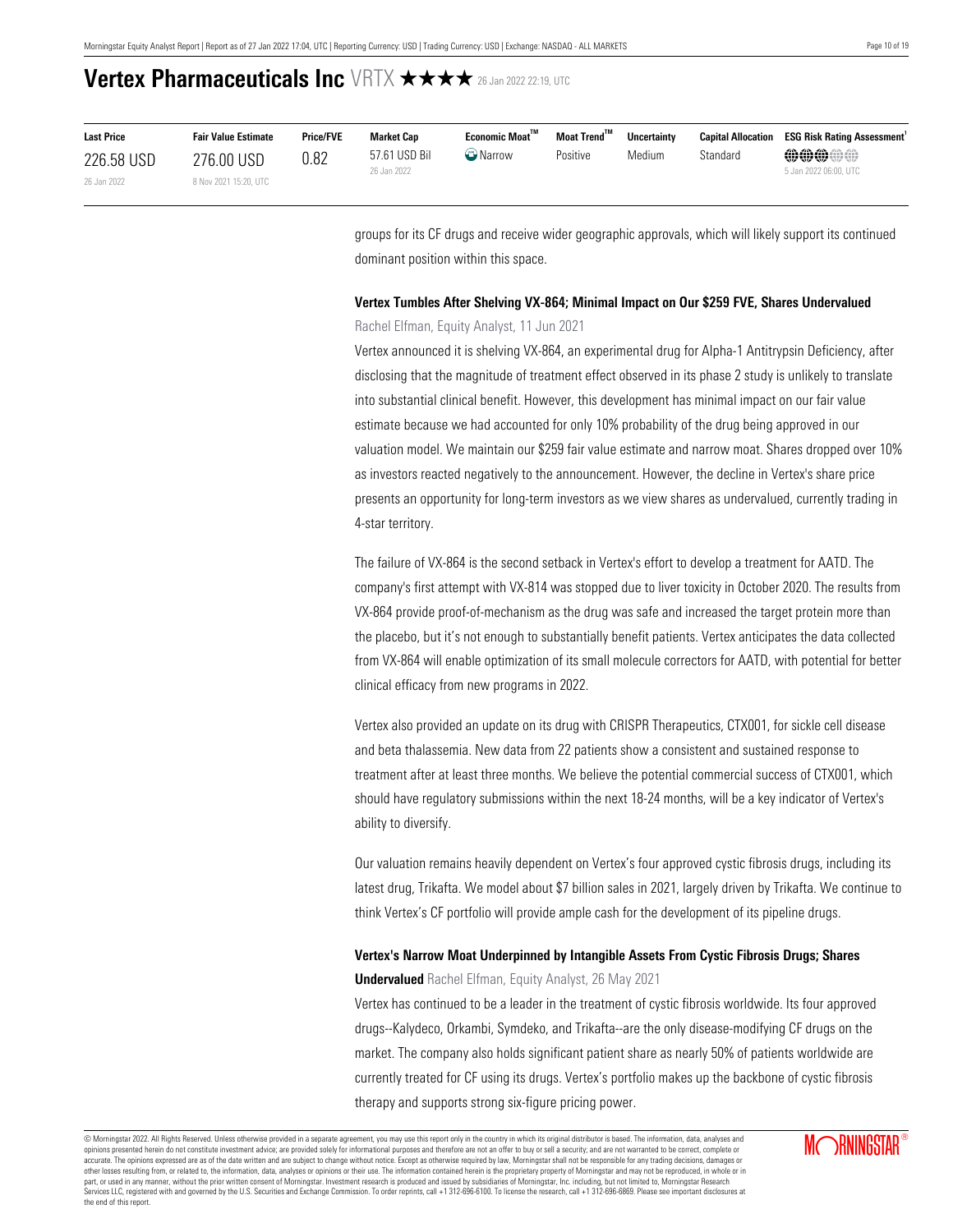| <b>Last Price</b> | <b>Fair Value Estimate</b> | <b>Price/FVE</b> | <b>Market Cap</b>            | <b>Economic Moat"</b> | Moat Trend™ | <b>Uncertainty</b> | <b>Capital Allocation</b> | <b>ESG Risk Rating Assessment</b>     |
|-------------------|----------------------------|------------------|------------------------------|-----------------------|-------------|--------------------|---------------------------|---------------------------------------|
| 226.58 USD        | 276.00 USD                 | 0.82             | 57.61 USD Bil<br>26 Jan 2022 | <b>O</b> Narrow       | Positive    | Medium             | Standard                  | <b>@@@@@</b><br>5 Jan 2022 06:00, UTC |
| 26 Jan 2022       | 8 Nov 2021 15:20, UTC      |                  |                              |                       |             |                    |                           |                                       |

After taking a fresh look at the company, we maintain our \$259 fair value estimate and narrow moat rating. We view the shares as undervalued, trading in 4-star territory. Vertex is well supported by lengthy patent protection extending as far as 2037 and first-mover status in the lucrative cystic fibrosis market, which underpins our narrow moat rating.

Our valuation remains heavily dependent on the cystic fibrosis portfolio, including the latest drug, Trikafta. This new triple combination drug is poised to continue generating significant sales throughout our explicit forecast period. Trikafta will make the company eligible to treat about 90% of the CF population globally, assuming international and pediatric approvals. We model about \$7 billion in cystic fibrosis sales in 2021, largely driven by Trikafta.

We continue to believe that Vertex benefits from a positive moat trend based on its CF drug approvals, lack of near-term competition in the CF market, and leading partnership with CRISPR Therapeutics using gene-editing technology for two blood diseases. Vertex continues to expand the eligible age groups for its CF drugs and receive wider geographic approvals, which will likely support its continued dominant position in this space. In partnership with CRISPR Therapeutics, Vertex is using proprietary gene-editing technology for the development of CTX001 to discover treatments for sickle-cell disease and betathalassemia.

### **Narrow-Moat Vertex Reports Strong Q1 Results; Reiterating \$259 Fair Value Estimate** Karen

Andersen, CFA, Sector Strategist, 30 Apr 2021

Vertex Pharmaceuticals reported solid first-quarter results that outperformed FactSet consensus estimates on the top and bottom lines, driven by continued strong execution of its cystic fibrosis franchise. We are maintaining our narrow moat rating and \$259 fair value estimate.

In the quarter, overall revenue topped \$1.7 billion, representing 14% growth from the previous year, driven by exceptional performance of Trikafta, the triple combination therapy for cystic fibrosis, and strong uptake of Kaftrio in Europe. Management noted that in the United States, nearly all eligible patients have initiated treatment with Trikafta, and we expect for this sustained growth to persist, especially as additional reimbursements of Kaftrio trickle in. Outside of CF, management highlighted several pipeline programs under clinical development, and we look forward to phase 2 proof of concept data for VX-864, its alpha-1 antitrypsin deficiency program, and more updates for its pain and type 1 diabetes programs.

Notably, management amended its collaboration agreement with CRISPR Therapeutics for the development of CTX001, its most advanced program outside of CF. With Vertex now leading the global development and commercialization efforts of CTX001 (60/40 agreement), we believe that the potential commercial success of this therapy will be a key indicator of the company's ability to diversify, as

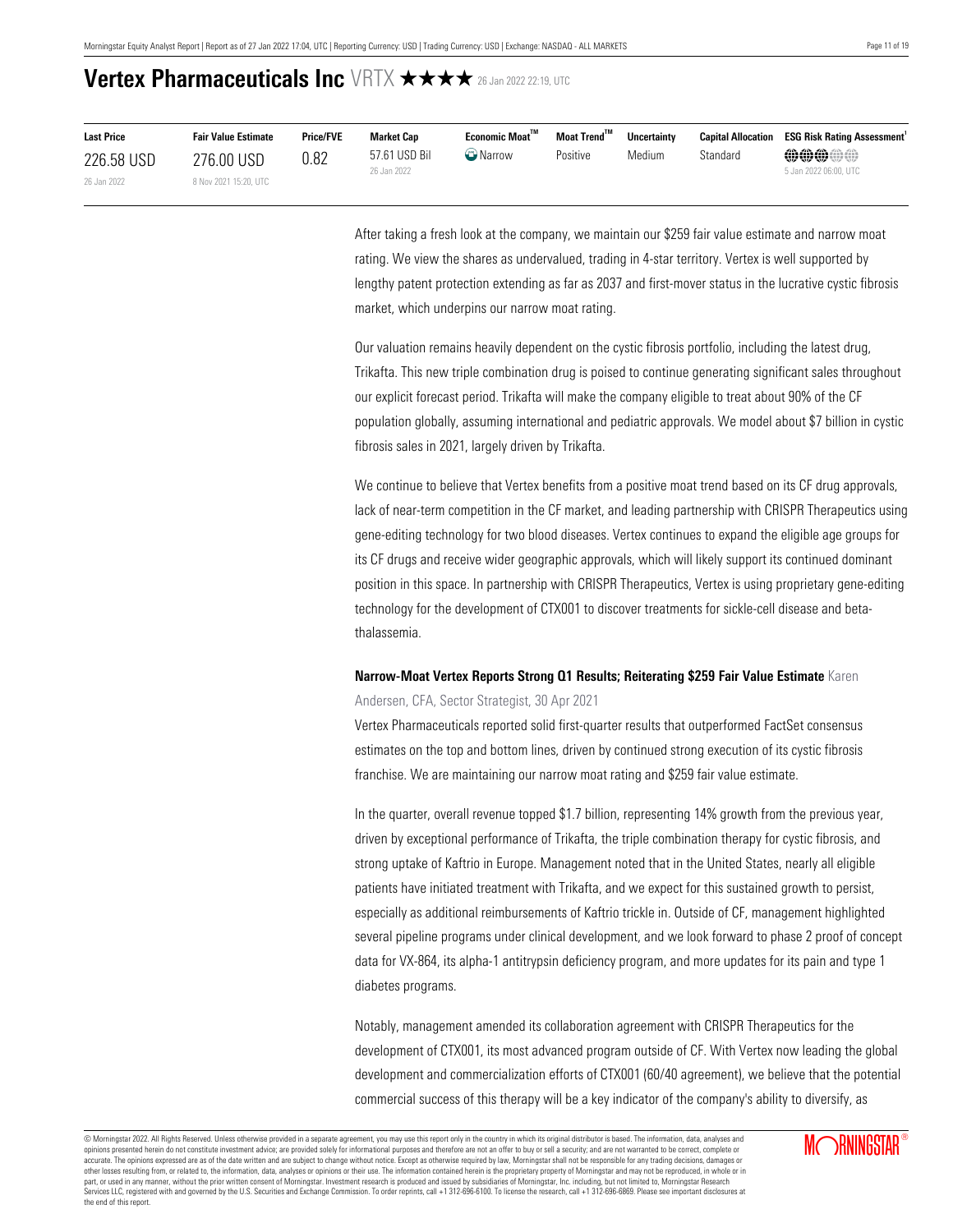| <b>Last Price</b> | <b>Fair Value Estimate</b> | <b>Price/FVE</b> | Market Cap                   | Economic Moat <sup>™</sup> | Moat Trend™ | <b>Uncertainty</b> |          | <b>Capital Allocation ESG Risk Rating Assessment</b> |
|-------------------|----------------------------|------------------|------------------------------|----------------------------|-------------|--------------------|----------|------------------------------------------------------|
| 226.58 USD        | 276.00 USD                 | 0.82             | 57.61 USD Bil<br>26 Jan 2022 | <b>W</b> Narrow            | Positive    | Medium             | Standard | <b>@@@@@</b><br>5 Jan 2022 06:00. UTC                |
| 26 Jan 2022       | 8 Nov 2021 15:20, UTC      |                  |                              |                            |             |                    |          |                                                      |

management targets regulatory submissions within the next 18-24 months. If it is approved, we think that CTX001 for beta thalassemia and sickle-cell disease could exceed \$2 billion in sales in each indication, but we weigh sales at a 30% probability of success for now. Management increased full-year 2021 guidance for operating expenses due to this updated agreement, and we have reflected these assumptions in our model.

### **Narrow-Moat Vertex Pharmaceuticals Reports Mixed Q4 Results; Reiterating \$259 Fair Value**

#### **Estimate** Karen Andersen, CFA, Sector Strategist, 2 Feb 2021

Narrow-moat Vertex Pharmaceuticals reported mixed fourth-quarter and full-year results that outperformed our revenue expectation but fell short of our EPS estimate. Product revenue exceeded our expectation, mainly due to the continued strong launch of Trikafta, the triple combination therapy for cystic fibrosis, also known as Kaftrio in the EU. We are maintaining our narrow moat rating, as the company remains a clear leader in cystic fibrosis therapies, and do not expect to make significant changes to our \$259 per share fair value estimate.

For the full year, Vertex generated about \$3.5 billion in adjusted operating income, nearly up about 48% from 2019, and total product revenue of about \$6.2 billion, representing more than 50% growth from the previous year. This notable strength derived from the exceptionally strong first-year launch of Trikafta, which in the fourth quarter exceeded \$1 billion in sales for the first time. We expect this triple combination therapy to continue to drive solid growth for Vertex in the long run, as strong uptake among patients in the EU persists along with additional reimbursements. Its older CF therapies-- Symdeko, Orkambi, and Kalydeco--all experienced year-over-year declines ranging from about 20% to 56% compared with 2019.

For full-year 2021, management expects product revenue to fall between \$6.7 billion to \$6.9 billion, which we view as achievable, as our own estimate stands above \$7 billion. We look forward to multiple updates on Vertex's programs outside of CF. In December 2020, data for CTX001 (gene editing) in beta thalassemia and sickle cell disease demonstrated proof of concept, and we think that if approved, the drug could exceed \$2 billion in sales. In addition, we anticipate potential proof of concept data for both small molecule VX-864 in alpha-1 antitrypsin deficiency and VX-147 in APOL1-mediated kidney disease in  $2021$  M

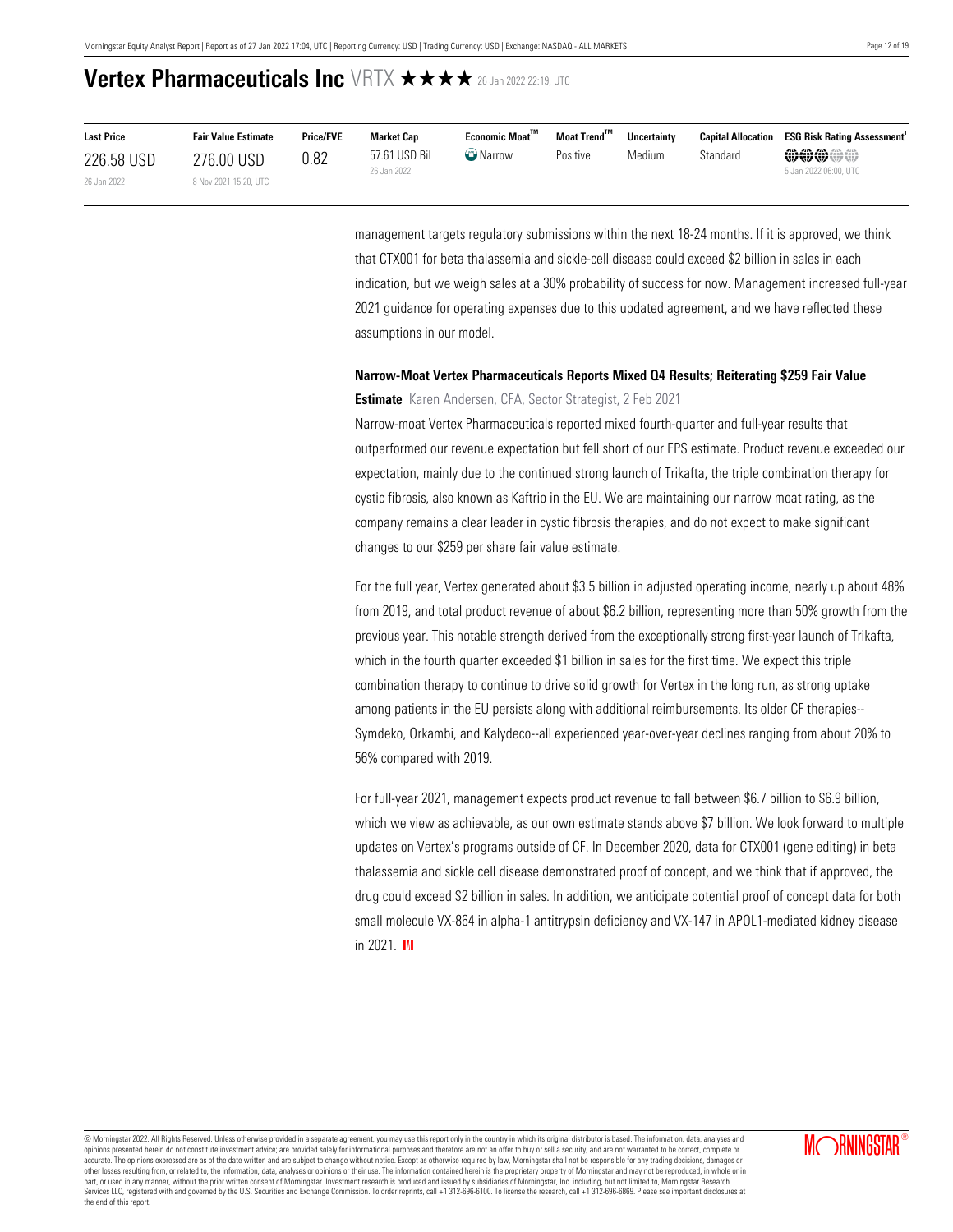



Total Return % as of 26 Jan 2022. Last Close as of 26 Jan 2022. Fair Value as of 19 Nov 2021 20:13, UTC.

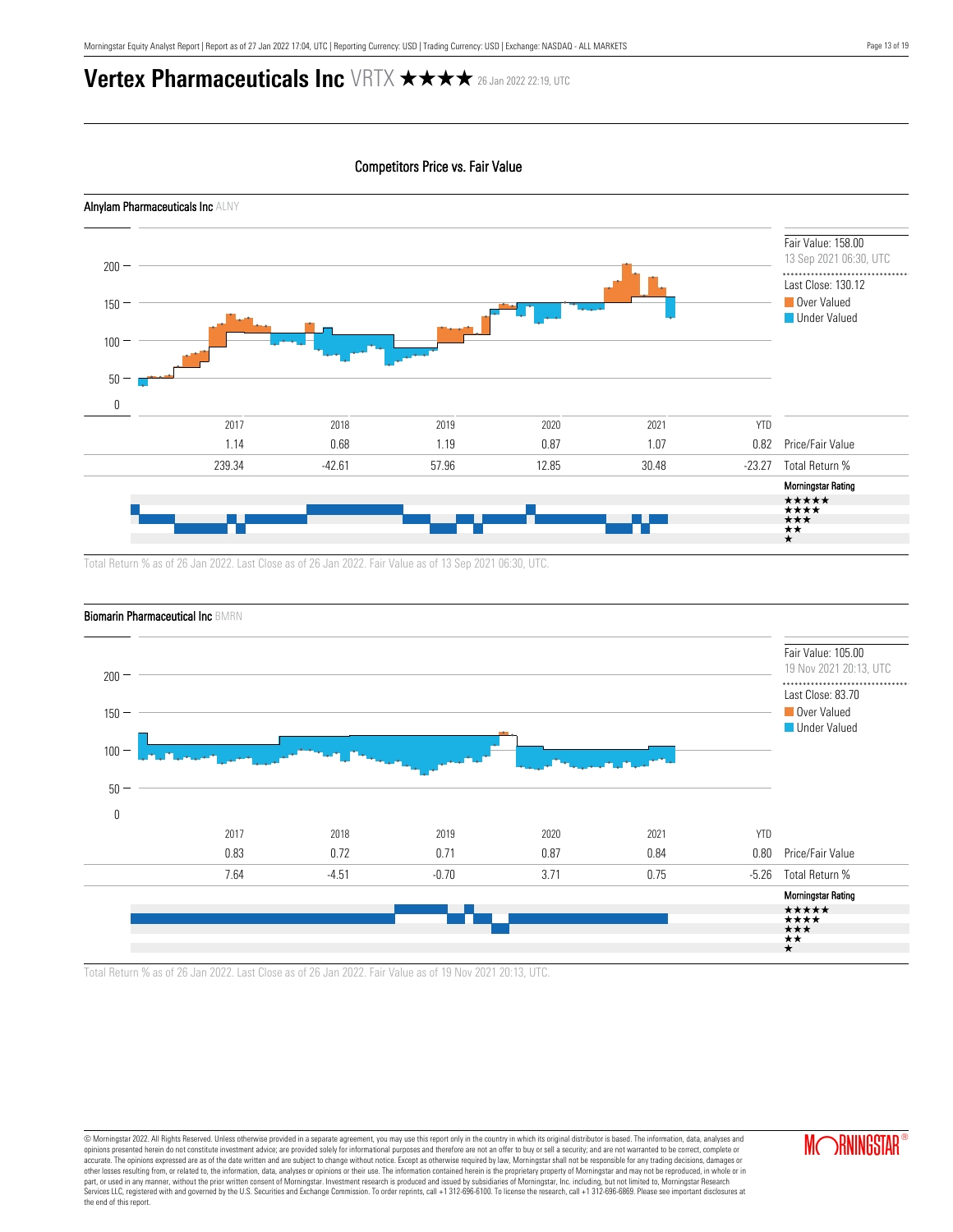

Total Return % as of 26 Jan 2022. Last Close as of 26 Jan 2022. Fair Value as of 3 Jun 2021 16:55, UTC.

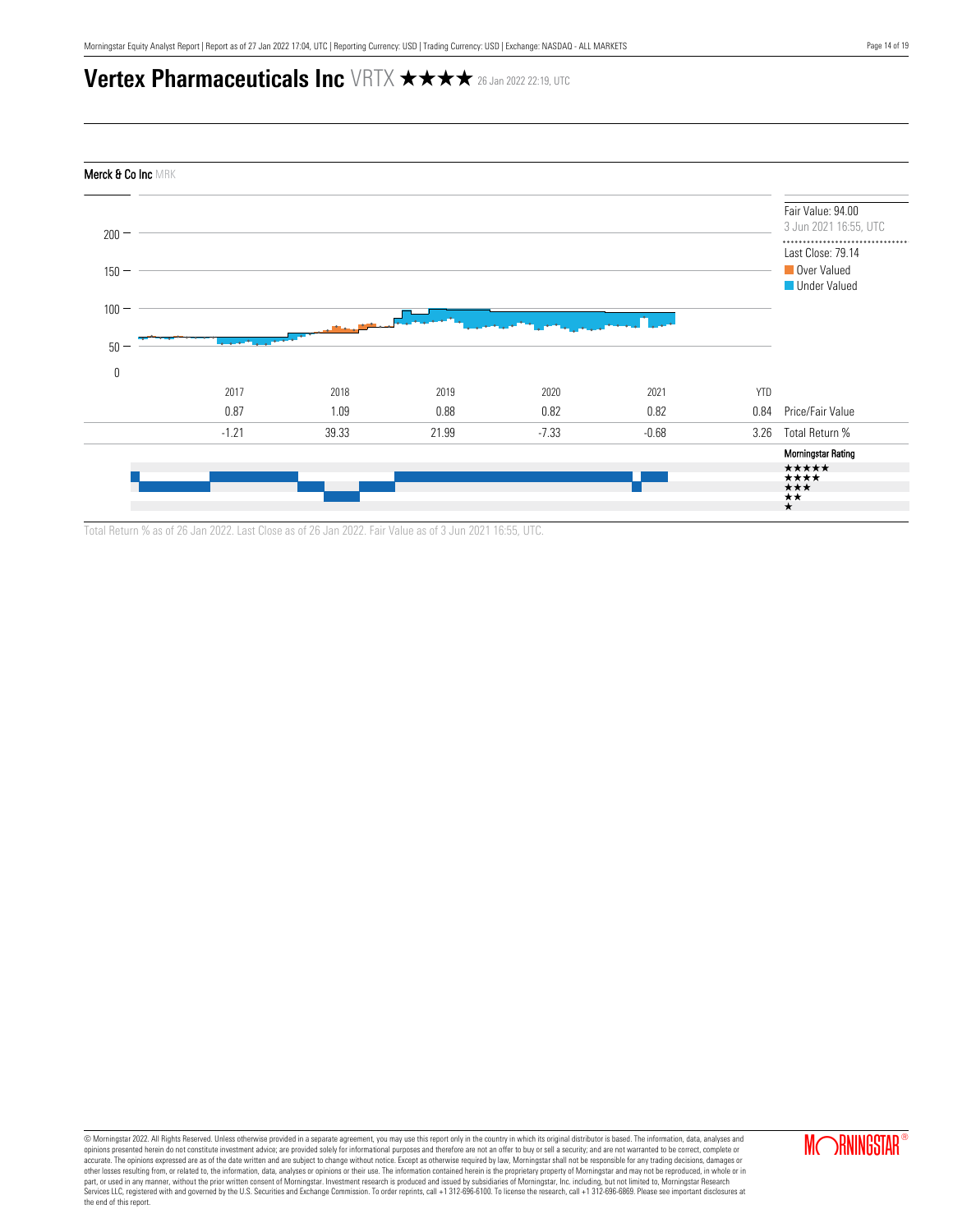<span id="page-14-0"></span>

| <b>Last Price</b>                                     | <b>Fair Value Estimate</b>                              | <b>Price/FVE</b> | <b>Market Cap</b>        |                    |                     | Economic Moat™           | Moat Trend <sup>™</sup> | <b>Uncertainty</b>       |                          | <b>Capital Allocation</b> |                          | <b>ESG Risk Rating Assessment</b> |                          |
|-------------------------------------------------------|---------------------------------------------------------|------------------|--------------------------|--------------------|---------------------|--------------------------|-------------------------|--------------------------|--------------------------|---------------------------|--------------------------|-----------------------------------|--------------------------|
| 226.58 USD                                            | 276.00 USD                                              | 0.82             |                          | 57.61 USD Bil      | <sup>1</sup> Narrow |                          | Positive<br>Medium      |                          |                          | Standard                  |                          | <b>@@@@@</b>                      |                          |
| 26 Jan 2022                                           | 8 Nov 2021 15:20, UTC                                   |                  | 26 Jan 2022              |                    |                     |                          |                         |                          |                          |                           |                          | 5 Jan 2022 06:00, UTC             |                          |
|                                                       | <b>Morningstar Historical Summary</b>                   |                  |                          |                    |                     |                          |                         |                          |                          |                           |                          |                                   |                          |
| Financials as of 30 Sep 2021                          |                                                         |                  |                          |                    |                     |                          |                         |                          |                          |                           |                          |                                   |                          |
| Fiscal Year, ends 31 Dec                              |                                                         | 2012             | 2013                     | 2014               | 2015                | 2016                     | 2017                    | 2018                     | 2019                     | 2020                      | 2021                     | <b>YTD</b>                        | <b>TTM</b>               |
| Revenue (USD K)                                       |                                                         | 1,527,042        | 1,211,975                | 580,415            | 1,032,336           | 1,702,177                | 2,488,652               |                          | 3,047,597 4,162,821      | 6,205,683                 | $\overline{\phantom{m}}$ | 5,501,839                         | 7,129,659                |
| Revenue Growth %                                      |                                                         | 8.3              | $-20.6$                  | $-52.1$            | 77.9                | 64.9                     | 46.2                    | 22.5                     | 36.6                     | 49.1                      | $\overline{\phantom{0}}$ | 20.2                              | 19.0                     |
| EBITDA (USD K)                                        |                                                         | 85,227           | $-554,753$               | $-598,755$         | $-411,251$          | 75,464                   | 115,006                 |                          | 745,132 1,560,362        | 3,284,464                 |                          | 1,997,625                         | 2,931,891                |
| <b>EBITDA Margin %</b>                                |                                                         | 5.6              | $-45.8$                  | $-103$             | $-39.8$             | 4.4                      | 4.6                     | 24.5                     | 37.5                     | 52.9                      |                          | 36.3                              | 41.1                     |
| Operating Income (USD K)                              |                                                         | 48,571           | $-156,587$               | $-641,487$         | $-464,673$          | 11,198                   | 392,829                 | 663,966                  | 1,202,025                | 2,869,390                 |                          | 1,903,277                         | 2,649,569                |
| Operating Margin %                                    |                                                         | 3.2              | $-12.9$                  | $-110$             | $-45.0$             | 0.7                      | 15.8                    | 21.8                     | 28.9                     | 46.2                      |                          | 34.6                              | 37.2                     |
| Net Income (USD K)                                    |                                                         | $-107,032$       | $-445,028$               | $-738,555$         | $-556,334$          | $-112,052$               | 263,484                 |                          | 2,096,896 1,176,810      | 2,711,647                 | $\overline{\phantom{0}}$ | 1,571,990                         | 2,176,180                |
| Net Margin %                                          |                                                         | $-7.0$           | $-36.7$                  | $-127$             | $-53.9$             | $-6.6$                   | 10.6                    | 68.8                     | 28.3                     | 43.7                      | $\overline{\phantom{m}}$ | 28.6                              | 30.5                     |
| Diluted Shares Outstanding (K)                        |                                                         | 215,262          | 224,906                  | 235,307            | 241,312             | 244,685                  | 253,225                 | 259,185                  | 260,673                  | 263,396                   |                          | 260,877                           | 261,031                  |
| Diluted Earnings Per Share (USD)                      |                                                         | $-0.50$          | $-1.98$                  | $-3.14$            | $-2.31$             | $-0.46$                  | 1.04                    | 8.09                     | 4.51                     | 10.29                     |                          | 6.03                              | 8.34                     |
| Dividends Per Share (USD)                             |                                                         |                  |                          |                    |                     |                          |                         |                          | $\overline{\phantom{0}}$ |                           |                          | $\overline{\phantom{0}}$          |                          |
| Valuation as of 31 Dec 2021                           |                                                         |                  |                          |                    |                     |                          |                         |                          |                          |                           |                          |                                   |                          |
|                                                       |                                                         | 2012             | 2013                     | 2014               | 2015                | 2016                     | 2017                    | 2018                     | 2019                     | 2020                      |                          | 2021 Recent Otr                   | <b>TTM</b>               |
| Price/Sales                                           |                                                         | 5.8              | 13.7<br>$-29.2$          | 35.2               | 39.8                | 10.8                     | 16.3                    | 15.1                     | 15.7                     | 10.4                      | 8.0                      | 8.0                               | 8.0                      |
| Price/Earnings<br>Price/Cash Flow                     |                                                         | $-84.0$<br>33.1  | $-416.7$                 | $-53.8$<br>$-76.3$ | $-45.9$<br>$-64.1$  | $-82.0$<br>149.3         | 196.1<br>49.3           | 66.2<br>36.2             | 26.5<br>39.7             | 23.1<br>19.4              | 26.3<br>26.8             | 26.3<br>26.8                      | 26.3<br>26.8             |
| Dividend Yield %                                      |                                                         |                  | $\overline{\phantom{0}}$ | $\equiv$           | $\frac{1}{2}$       | $\overline{\phantom{0}}$ | $\qquad \qquad -$       | $\overline{\phantom{0}}$ | $\overline{\phantom{0}}$ | $\overline{\phantom{0}}$  | $\overline{\phantom{0}}$ | $\qquad \qquad$                   | $\overline{\phantom{0}}$ |
| Price/Book                                            |                                                         | 9.1              | 13.7                     | 24.9               | 33.6                | 17.9                     | 21.2                    | 14.6                     | 10.8                     | 7.6                       | 5.9                      | 5.9                               | 5.9                      |
| EV/EBITDA                                             |                                                         | 0.1              | 0.0                      | 0.0                | $-0.1$              | 0.2                      | 0.3                     | 0.1                      | 0.0                      | 0.0                       | 0.0                      | 0.0                               | $0.0\,$                  |
|                                                       | Operating Performance / Profitability as of 30 Sep 2021 |                  |                          |                    |                     |                          |                         |                          |                          |                           |                          |                                   |                          |
| Fiscal Year, ends 31 Dec                              |                                                         | 2012             | 2013                     | 2014               | 2015                | 2016                     | 2017                    | 2018                     | 2019                     | 2020                      | 2021                     | <b>YTD</b>                        | <b>TTM</b>               |
| <b>ROA%</b>                                           |                                                         | $-4.3$           | $-17.5$                  | $-31.7$            | $-23.0$             | $-4.2$                   | 8.2                     | 42.8                     | 16.2                     | 27.0                      |                          | $\qquad \qquad -$                 | 18.2                     |
| ROE %                                                 |                                                         | $-12.0$          | $-37.8$                  | $-60.8$            | $-55.2$             | $-10.7$                  | 16.5                    | 64.9                     | 22.4                     | 36.7                      |                          |                                   | 24.6                     |
| ROIC %                                                |                                                         | $-6.6$           | $-24.0$                  | $-36.7$            | $-27.6$             | $-3.4$                   | 12.9                    | 55.4                     | 19.9                     | 33.5                      |                          | $\overline{\phantom{0}}$          | 23.3                     |
| Asset Turnover                                        |                                                         | 0.6              | 0.5                      | 0.2                | 0.4                 | 0.6                      | 0.8                     | 0.6                      | 0.6                      | 0.6                       |                          |                                   | 0.6                      |
| <b>Financial Leverage</b><br>Fiscal Year, ends 31 Dec |                                                         | 2012             | 2013                     | 2014               | 2015                | 2016                     | 2017                    | 2018                     | 2019                     | 2020                      |                          | 2021 Recent Otr                   | <b>TTM</b>               |
| Debt/Capital %                                        |                                                         | 40.6             | 26.5                     | 42.4               | 44.0                | 31.1                     | 22.4                    | 11.6                     | 9.3                      | 9.3                       |                          | 8.4                               | $\overline{\phantom{0}}$ |
| Equity/Assets %                                       |                                                         | 36.2             | 58.5                     | 46.0               | 37.6                | 39.9                     | 57.2                    | 71.0                     | 73.2                     | 73.9                      | $\overline{\phantom{a}}$ | 75.5                              |                          |
| <b>Total Debt/EBITDA</b>                              |                                                         | 8.2              | $-0.9$                   | $-1.4$             | $-2.0$              | 11.1                     | 5.3                     | 0.8                      | 0.4                      | 0.3                       | $\overline{\phantom{0}}$ | 0.4                               |                          |
| EBITDA/Interest Expense                               |                                                         | 5.7              | $-24.2$                  | $-8.2$             | $-4.9$              | 0.9                      | 1.7                     | 10.3                     | 26.7                     | 56.5                      | Infinite                 | 43.0                              | 46.8                     |
|                                                       |                                                         |                  |                          |                    |                     |                          |                         |                          |                          |                           |                          |                                   |                          |

| Morningstar Analyst Historical/Forecast Summary as of 07 Nov 2021 |
|-------------------------------------------------------------------|
|-------------------------------------------------------------------|

| <b>Financials</b>                |       |       | <b>Estimates</b> |       |       |  |  |
|----------------------------------|-------|-------|------------------|-------|-------|--|--|
| Fiscal Year, ends 31 Dec         | 2019  | 2020  | 2021             | 2022  | 2023  |  |  |
| Revenue (USD)                    | 4.16  | 6.21  | 7.50             | 8.81  | 10.16 |  |  |
| Revenue Growth %                 | 36.6  | 49.1  | 20.8             | 17.5  | 15.3  |  |  |
| <b>EBITDA (USD Mil)</b>          | 1,305 | 2,966 | 2.848            | 4.455 | 5,762 |  |  |
| EBITDA Margin %                  | 31.3  | 47.8  | 38.0             | 50.6  | 56.7  |  |  |
| Operating Income (USD Mil)       | 1.198 | 2,856 | 2.660            | 4.235 | 5,508 |  |  |
| Operating Margin %               | 28.8  | 46.0  | 35.5             | 48.1  | 54.2  |  |  |
| Net Income (USD Mil)             | 1.389 | 2.800 | 3.426            | 3.623 | 4,648 |  |  |
| Net Margin %                     | 33.4  | 45.1  | 45.7             | 41.1  | 45.8  |  |  |
| Diluted Shares Outstanding (Mil) | 261   | 263   | 263              | 262   | 261   |  |  |
| Diluted Earnings Per Share(USD)  | 5.33  | 10.63 | 13.04            | 13.83 | 17.81 |  |  |
| Dividends Per Share(USD)         | 0.00  | 0.00  | 0.00             | 0.00  | 0.00  |  |  |

| <b>Estimates</b> |      |      |                 |      |  |  |
|------------------|------|------|-----------------|------|--|--|
| 2019             | 2020 | 2021 | 2022            | 2023 |  |  |
| 13.6             | 9.9  | 77   | 6.5             | 5.7  |  |  |
| 411              | 22 Z | 174  | 164             | 127  |  |  |
| 38.0             | 20.5 | 25.8 | 17 <sub>2</sub> | 13.3 |  |  |
|                  |      |      |                 |      |  |  |
|                  |      |      |                 |      |  |  |
| 4N 9             | 18 R | 18 1 | 11 6            | 8.9  |  |  |
|                  |      |      |                 |      |  |  |

© Morningstar 2022. All Rights Reserved. Unless otherwise provided in a separate agreement, you may use this report only in the country in which its original distributor is based. The information, data, analyses and<br>opinio accurate. The opinions expressed are as of the date written and are subject to change without notice. Except as otherwise required by law, Morningstar shall not be responsible for any trading decisions, damages or<br>other lo the end of this report.

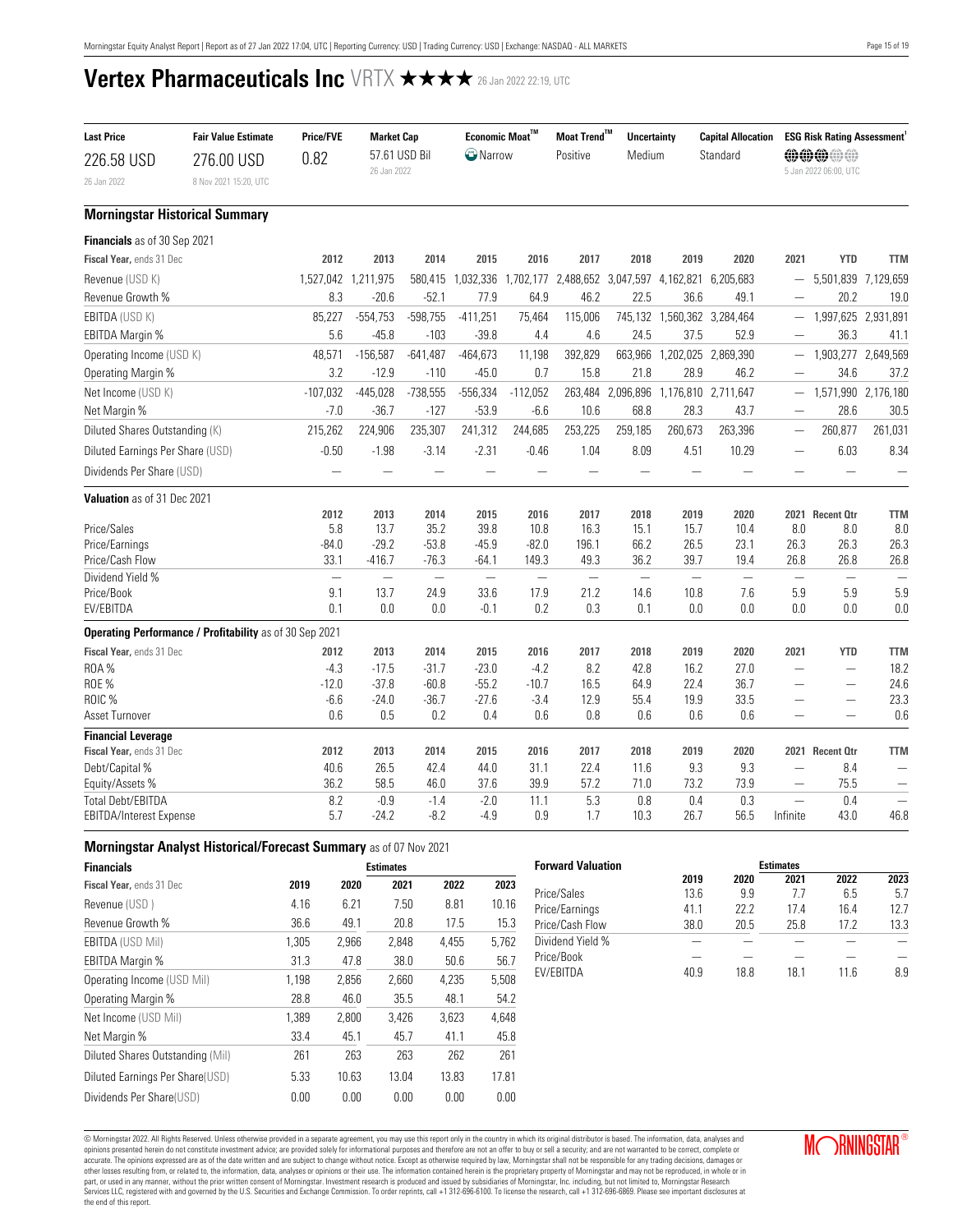### **Research Methodology for Valuing Companies**

#### <span id="page-15-0"></span>**Overview**

At the heart of our valuation system is a detailed projection of a company's future cash flows, resulting from our analysts' research. Analysts create custom industry and company assumptions to feed income statement, balance sheet, and capital investment assumptions into our globally standardized, proprietary discounted cash flow, or DCF, modeling templates. We use scenario analysis, indepth competitive advantage analysis, and a variety of other analytical tools to augment this process. Moreover, we think analyzing valuation through discounted cash flows presents a better lens for viewing cyclical companies, high-growth firms, businesses with finite lives (e.g., mines), or companies expected to generate negative earnings over the next few years. That said, we don't dismiss multiples altogether but rather use them as supporting cross-checks for our DCF-based fair value estimates. We also acknowledge that DCF models offer their own challenges (including a potential proliferation of estimated inputs and the possibility that the method may miss shortterm market-price movements), but we believe these negatives are mitigated by deep analysis and our longterm approach.

Morningstar's equity research group ("we," "our") believes that a company's intrinsic worth results from the future cash flows it can generate. The Morningstar Rating for stocks identifies stocks trading at a discount or premium to their intrinsic worth—or fair value estimate, in Morningstar terminology. Five-star stocks sell for the biggest risk adjusted discount to their fair values, whereas 1-star stocks trade at premiums to their intrinsic worth.

Four key components drive the Morningstar rating: (1) our assessment of the firm's economic moat, (2) our estimate of the stock's fair value, (3) our uncertainty around that fair value estimate and (4) the current market price. This process ultimately culminates in our singlepoint star rating.

#### **1. Economic Moat**

The concept of an economic moat plays a vital role not only in our qualitative assessment of a firm's long-term investment potential, but also in the actual calculation of our fair value estimates. An economic moat is a structural feature that allows a firm to sustain excess profits over a long period of time. We define economic profits as returns on invested capital (or ROIC) over and above our estimate of a firm's cost of capital, or weighted average cost of capital (or WACC). Without a moat, profits are more susceptible to competition. We have identified five sources of economic moats: intangible assets, switching costs, network effect, cost advantage, and efficient scale.

Companies with a narrow moat are those we believe are more likely than not to achieve normalized excess returns for at least the next 10 years. Wide-moat companies are those in which we have very high confidence that excess returns will remain for 10 years, with excess returns more likely than not to remain for at least 20 years. The longer a firm generates economic profits, the higher its intrinsic value. We believe low-quality, no-moat companies will see their normalized returns gravitate toward the firm's cost of capital more quickly than companies with moats.

When considering a company's moat, we also assess whether there is a substantial threat of value destruction, stemming from risks related to ESG, industry disruption, financial health, or other idiosyncratic issues. In this context, a risk is considered potentially value destructive if its occurrence would eliminate a firm's economic profit on a cumulative or midcycle basis. If we deem the probability of occurrence sufficiently high, we would not characterize the company as possessing an economic moat.

To assess the sustainability of excess profits, analysts perform ongoing assessments of the moat trend. A firm's moat trend is positive in cases where we think its sources of competitive advantage are growing stronger; stable where we don't anticipate changes to competitive advantages over the next several years; or negative when we see signs of deterioration.

#### **2. Estimated Fair Value**

**Stage I: Explicit Forecast**

Combining our analysts' financial forecasts with the firm's economic moat helps us assess how long returns on invested capital are likely to exceed the firm's cost of capital. Returns of firms with a wide economic moat rating are assumed to fade to the perpetuity period over a longer period of time than the returns of narrow-moat firms, and both will fade slower than no-moat firms, increasing our estimate of their intrinsic value.

Our model is divided into three distinct stages:



In this stage, which can last five to 10 years, analysts make full financial statement forecasts, including items such as revenue, profit margins, tax rates, changes in workingcapital accounts, and capital spending. Based on these projections, we calculate earnings before interest, after taxes (EBI) and the net new investment (NNI) to derive our annual free cash flow forecast.

#### **Stage II: Fade**

The second stage of our model is the period it will take the company's return on new invested capital—the return on capital of the next dollar invested ("RONIC")—to decline (or rise) to its cost of capital. During the Stage II period, we use a formula to approximate cash flows in lieu of explicitly modeling the income statement, balance sheet, and cash flow statement as we do in Stage I. The length of the second stage depends on the strength of the company's economic moat. We forecast this period to last anywhere from one year (for companies with no economic moat) to 10–15 years or more (for wide-moat companies). During this period, cash flows are forecast using four assumptions: an average growth rate for EBI over the period, a normalized investment rate, average return on new invested capital (RONIC), and the number of years until perpetuity, when excess returns cease. The investment rate and return on new invested capital decline until a perpetuity value is calculated. In the case of firms that do not earn their cost of capital, we assume marginal ROICs rise to the firm's cost of capital (usually attributable to less reinvestment), and we may truncate the second stage.

#### **Stage III: Perpetuity**

Once a company's marginal ROIC hits its cost of capital, we calculate a continuing value, using a standard perpetuity formula. At perpetuity, we assume that any growth or decline or investment in the business neither creates nor destroys value and that any new investment provides a return in line with estimated WACC.

Because a dollar earned today is worth more than a dollar earned tomorrow, we discount our projections of cash flows in stages I, II, and III to arrive at a total present value of expected future cash flows. Because we are modeling free cash flow to the firm—representing cash available to provide a return to all capital providers—we discount future cash flows using the WACC, which is a weighted average of the costs of equity, debt, and preferred stock (and any other funding sources), using expected future proportionate long-term, market-value weights.

#### **3. Uncertainty Around That Fair Value Estimate**

Morningstar's Uncertainty Rating captures a range of likely potential intrinsic values for a company and uses it to assign the margin of safety required before investing, which in turn explicitly drives our stock star rating system. The Uncertainty Rating represents the analysts' ability to

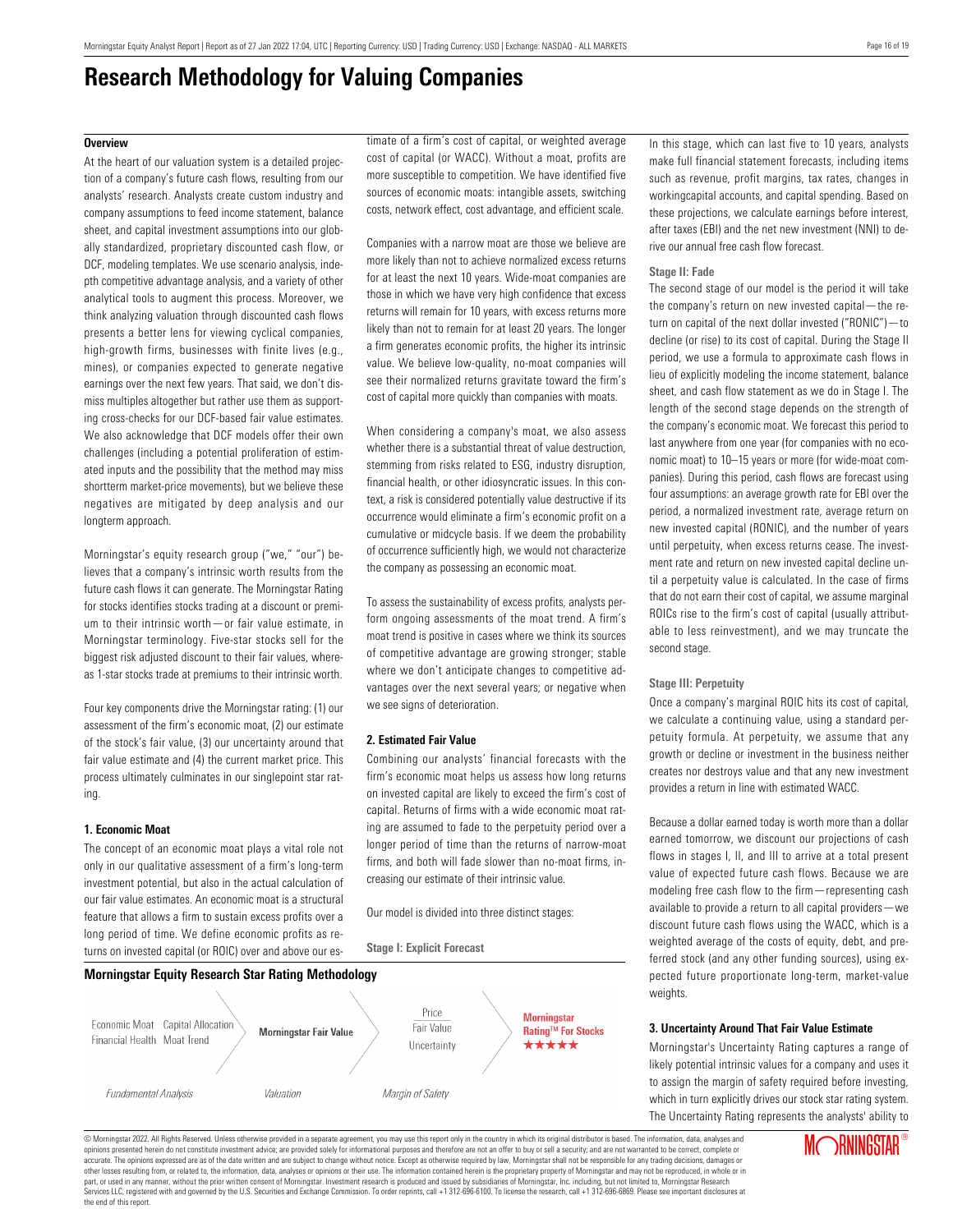$4.5$ 

### **Research Methodology for Valuing Companies**

bound the estimated value of the shares in a company **Morningstar Equity Research Star Rating Methodology** around the Fair Value Estimate, based on the characteristics of the business underlying the stock, including operating and financial leverage, sales sensitivity to the overall economy, product concentration, pricing power, exposure to material ESG risks, and other company-specific factors.

Analysts consider at least two scenarios in addition to their base case: a bull case and a bear case. Assumptions are chosen such that the analyst believes there is a 25% probability that the company will perform better than the bull case, and a 25% probability that the company will perform worse than the bear case. The distance between the bull and bear cases is an important indicator of the uncertainty underlying the fair value estimate. In cases where there is less than a 25% probability of an event, but where the event could result in a material decline in value, analysts may adjust the uncertainty rating to reflect the increased risk. Analysts may also make a fair value adjustment to reflect the impact of this event.

Our recommended margin of safety widens as our uncertainty of the estimated value of the equity increases. The more uncertain we are about the estimated value of the equity, the greater the discount we require relative to our estimate of the value of the firm before we would recommend the purchase of the shares. In addition, the uncertainty rating provides guidance in portfolio construction based on risk tolerance.

Our uncertainty ratings for our qualitative analysis are low, medium, high, very high, and extreme.

|                                                    | <b>Margin of Safety</b> |                |  |  |  |  |
|----------------------------------------------------|-------------------------|----------------|--|--|--|--|
| Qualitative Analysis<br><b>Uncertainty Ratings</b> | ★★★★★Rating             | $\star$ Rating |  |  |  |  |
| Low                                                | 20% Discount            | 25% Premium    |  |  |  |  |
| Medium                                             | 30% Discount            | 35% Premium    |  |  |  |  |
| High                                               | 40% Discount            | 55% Premium    |  |  |  |  |
| Very High                                          | 50% Discount            | 75% Premium    |  |  |  |  |
| <b>Fxtreme</b>                                     | 75% Discount            | 300% Premium   |  |  |  |  |

#### **4. Market Price**

The market prices used in this analysis and noted in the report come from exchange on which the stock is listed which we believe is a reliable source.

For more details about our methodology, please go to <https://shareholders.morningstar.com.>

#### **Morningstar Star Rating for Stocks**

Once we determine the fair value estimate of a stock, we compare it with the stock's current market price on a daily basis, and the star rating is automatically re-calculated at the market close on every day the market on which the stock is listed is open. Our analysts keep close

tabs on the companies they follow, and, based on thor ough and ongoing analysis, raise or lower their fair value estimates as warranted.

Please note, there is no predefined distribution of stars. That is, the percentage of stocks that earn 5 stars can fluctuate daily, so the star ratings, in the aggregate, can serve as a gauge of the broader market's valuation. When there are many 5-star stocks, the stock market as a whole is more undervalued, in our opinion, than when very few companies garner our highest rating.

We expect that if our base-case assumptions are true the market price will converge on our fair value estimate over time generally within three years (although it is impossible to predict the exact time frame in which market prices may adjust).

Our star ratings are guideposts to a broad audience and individuals must consider their own specific investment goals, risk tolerance, tax situation, time horizon, income needs, and complete investment portfolio, among other factors.

The Morningstar Star Ratings for stocks are defined below:

 $\star \star \star \star$  We believe appreciation beyond a fair risk adjusted return is highly likely over a multiyear time frame. Scenario analysis developed by our analysts indicates that the current market price represents an excessively pessimistic outlook, limiting downside risk and maximizing upside potential.

 $\star \star \star \star$  We believe appreciation beyond a fair risk-adjusted return is likely.

 $\star \star \star$  Indicates our belief that investors are likely to receive a fair risk-adjusted return (approximately cost of equity).

 $\star\star$  We believe investors are likely to receive a less than fair risk-adjusted return.

 $\star$  Indicates a high probability of undesirable risk-adjusted returns from the current market price over a multiyear time frame, based on our analysis. Scenario analysis by our analysts indicates that the market is pricing in an excessively optimistic outlook, limiting upside potential and leaving the investor exposed to Capital loss.

#### **Other Definitions**

**Last Price:** Price of the stock as of the close of the market of the last trading day before date of the report.

**Capital Allocation Rating:** Our Capital Allocation (or Stewardship) Rating represents our assessment of the quality of management's capital allocation, with particular emphasis on the firm's balance sheet, investments, and shareholder distributions. Analysts consider companies' investment strategy and valuation, balance sheet management, and dividend and share buyback policies. Corporate governance factors are only considered if they are likely to materially impact shareholder value, though either the balance sheet, investment, or shareholder distributions. Analysts assign one of three ratings: "Exem-

**Annoy**  $\overline{40}$  $\overline{35}$  $3.0$  $\overline{2.5}$  $\overline{2.0}$ 175% 155%  $\overline{1.5}$ 135% 125% 1250 115% **110%**  $1.0$ 95%  $90%$ 85% Price/Fair Value  $80%$ 80% 70% 60% 50% 50%  $\overline{0.5}$ 25%  $0.0$ Low Medium High Very High Extreme Uncertainty Uncertainty Uncertainty Uncertainty Uncertainty

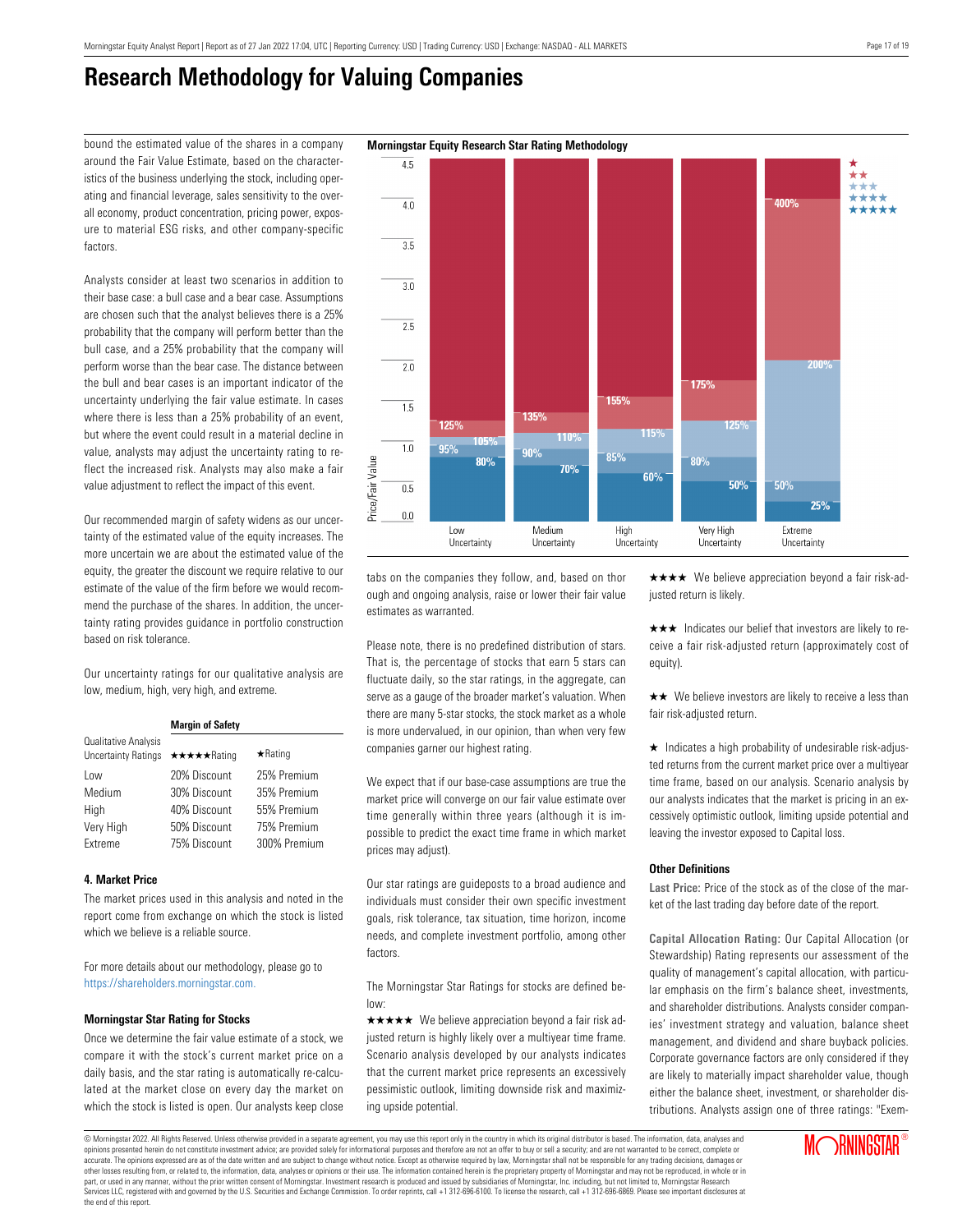### **Research Methodology for Valuing Companies**

plary", "Standard", or "Poor". Analysts judge Capital Allocation from an equity holder's perspective. Ratings are determined on a forward looking and absolute basis. The Standard rating is most common as most managers will exhibit neither exceptionally strong nor poor capital allocation.

Capital Allocation (or Stewardship) analysis published prior to Dec. 9, 2020, was determined using a different process. Beyond investment strategy, financial leverage, and dividend and share buyback policies, analysts also considered execution, compensation, related party transactions, and accounting practices in the rating.

**Capital Allocation Rating:** Our Capital Allocation (or Stewardship) Rating represents our assessment of the quality of management's capital allocation, with particular emphasis on the firm's balance sheet, investments, and shareholder distributions. Analysts consider companies' investment strategy and valuation, balance sheet management, and dividend and share buyback policies. Corporate governance factors are only considered if they are likely to materially impact shareholder value, though either the balance sheet, investment, or shareholder distributions. Analysts assign one of three ratings: "Exemplary", "Standard", or "Poor". Analysts judge Capital Allocation from an equity holder's perspective. Ratings are determined on a forward looking and absolute basis. The Standard rating is most common as most managers will exhibit neither exceptionally strong nor poor capital allocation.

Capital Allocation (or Stewardship) analysis published prior to Dec. 9, 2020, was determined using a different process. Beyond investment strategy, financial leverage, and dividend and share buyback policies, analysts also considered execution, compensation, related party transactions, and accounting practices in the rating.

**Sustainalytics ESG Risk Rating Assessment:**The ESG Risk Rating Assessment is provided by Sustainalytics; a Morningstar company.

Sustainalytics' ESG Risk Ratings measure the degree to which company's economic value at risk is driven by environment, social and governance (ESG) factors.

Sustainalytics analyzes over 1,300 data points to assess a company's exposure to and management of ESG risks. In other words, ESG Risk Ratings measures a company's unmanaged ESG Risks represented as a quantitative score. Unmanaged Risk is measured on an open-ended scale starting at zero (no risk) with lower scores representing less unmanaged risk and, for 95% of cases, the unmanaged ESG Risk score is below 50.

Based on their quantitative scores, companies are grouped into one of five Risk Categories (negligible, low, medium, high, severe). These risk categories are absolute, meaning that a 'high risk' assessment reflects a comparable degree of unmanaged ESG risk across all subindustries covered.

The ESG Risk Rating Assessment is a visual representation of Sustainalytics ESG Risk Categories on a 1 to 5 scale. Companies with Negligible Risk = 5 Globes, Low  $Risk = 4$ , Medium Risk = 3 Globes, High Risk = 2 Globes, Severe Risk = 1 Globe. For more information, please visit sustainalytics.com/esg-ratings/

Ratings should not be used as the sole basis in evaluating a company or security. Ratings involve unknown risks and uncertainties which may cause our expectations not to occur or to differ significantly from what was expected and should not be considered an offer or solicitation to buy or sell a security.

#### **Risk Warning**

Please note that investments in securities are subject to market and other risks and there is no assurance or guarantee that the intended investment objectives will be achieved. Past performance of a security may or may not be sustained in future and is no indication of future performance. A security investment return and an investor's principal value will fluctuate so that, when redeemed, an investor's shares may be worth more or less than their original cost. A security's current investment performance may be lower or higher than the investment performance noted within the report. Morningstar's Uncertainty Rating serves as a useful data point with respect to sensitivity analysis of the assumptions used in our determining a fair value price.

#### **General Disclosure**

Unless otherwise provided in a separate agreement, recipients accessing this report may only use it in the country in which the Morningstar distributor is based. Unless stated otherwise, the original distributor of the report is Morningstar Research Services LLC, a U.S.A. domiciled financial institution.

This report is for informational purposes only and has no regard to the specific investment objectives, financial situation or particular needs of any specific recipient. This publication is intended to provide information to assist institutional investors in making their own investment decisions, not to provide investment advice to any specific investor. Therefore, investments discussed and recommendations made herein may not be suitable for all investors: recipients must exercise their own independent judgment as to the suitability of such investments and recommendations in the light of their own investment objectives, experience, taxation status and financial position.

The information, data, analyses and opinions presented herein are not warranted to be accurate, correct, complete or timely. Unless otherwise provided in a separate agreement, neither Morningstar, Inc. or the Equity Research Group represents that the report contents meet all of the presentation and/or disclosure standards applicable in the jurisdiction the recipient is located.

Except as otherwise required by law or provided for in a separate agreement, the analyst, Morningstar, Inc. and the Equity Research Group and their officers, directors and employees shall not be responsible or liable for any trading decisions, damages or other losses resulting from, or related to, the information, data, analyses or opinions within the report. The Equity Research Group encourages recipients recipients of this report to read all relevant issue documents (e.g., prospectus) pertaining to the security concerned, including without limitation, information relevant to its investment objectives, risks, and costs before making an in vestment decision and when deemed necessary, to seek the advice of a legal, tax, and/or accounting professional.

The Report and its contents are not directed to, or intended for distribution to or use by, any person or entity who is a citizen or resident of or located in any locality, state, country or other jurisdiction where such distribution, publication, availability or use would be contrary to law or regulation or which would subject Morningstar, Inc. or its affiliates to any registration or licensing requirements in such jurisdiction.

Where this report is made available in a language other than English and in the case of inconsistencies between the English and translated versions of the report, the English version will control and supersede any ambiguities associated with any part or section of a report that has been issued in a foreign language. Neither the analyst, Morningstar, Inc., or the Equity Research Group guarantees the accuracy of the translations.

This report may be distributed in certain localities, countries and/or jurisdictions ("Territories") by independent third parties or independent intermediaries and/or distributors ("Distributors"). Such Distributors are not acting as agents or representatives of the analyst, Morningstar, Inc. or the Equity Research Group. In Territories where a Distributor distributes our report, the Distributor is solely responsible for complying with all applicable regulations, laws, rules, circulars, codes and guidelines established by local and/or regional regulatory bodies, including laws in connection with the distribution third-party research reports.

#### **Conflicts of Interest**

 $\blacktriangleright$  No interests are held by the analyst with respect to the security subject of this investment research report.